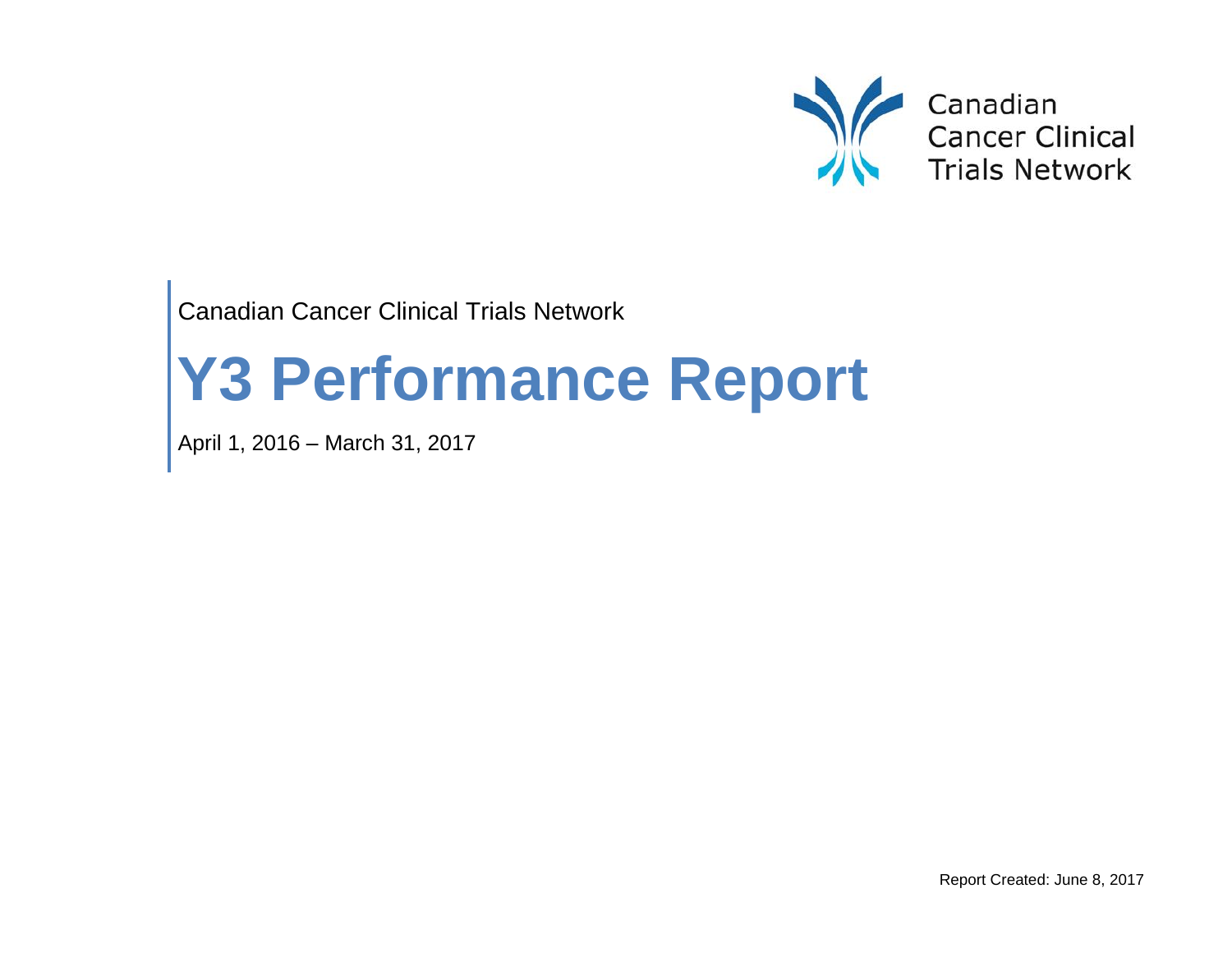

# **Table of Contents**

# Legend:

| below quarter baseline  |  |  |  |  |
|-------------------------|--|--|--|--|
| exceed quarter baseline |  |  |  |  |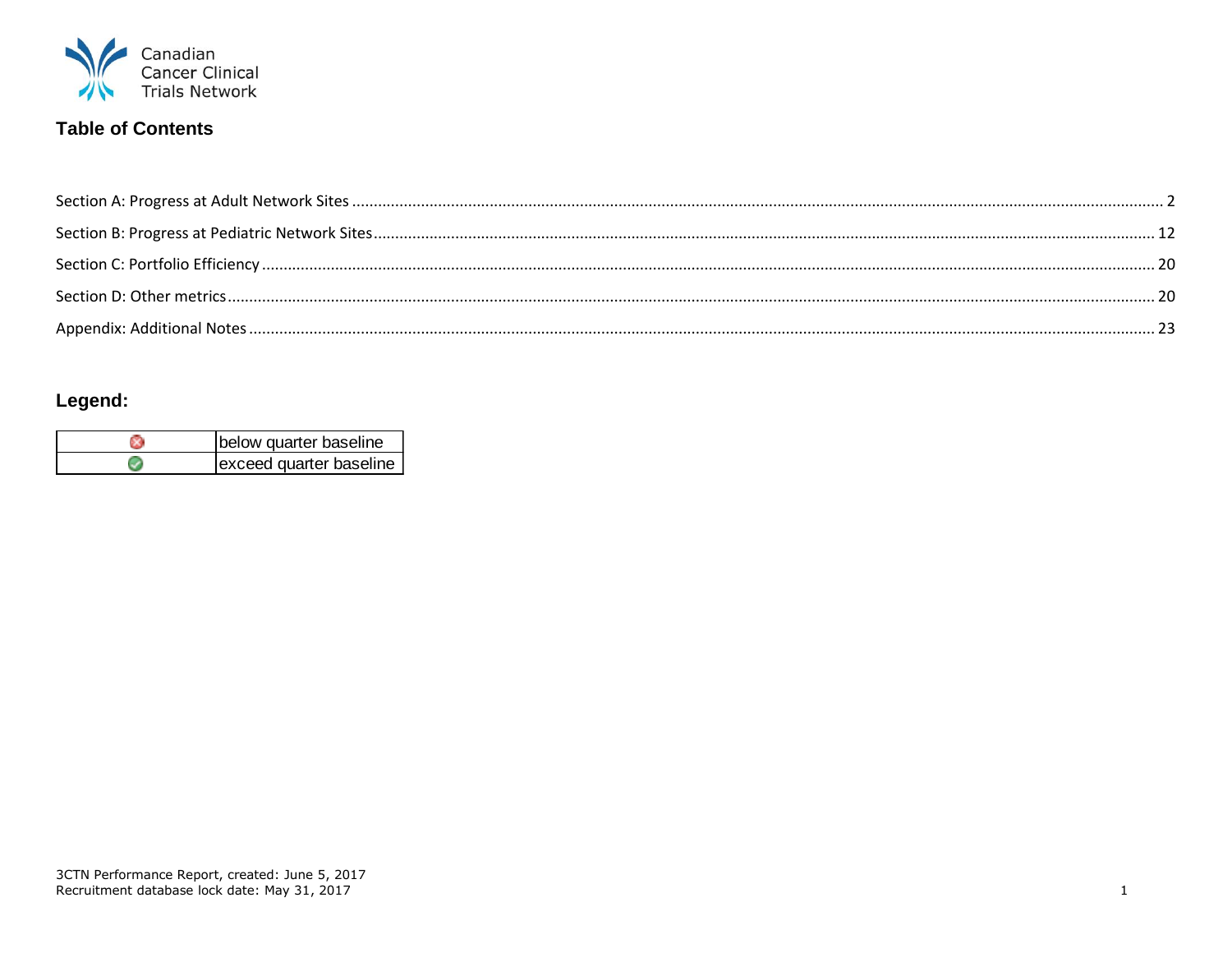

# <span id="page-2-0"></span>**Section A: Progress at Adult Network Sites**

**Objective:** To improve patient access to academic clinical trials: a) Improve adult patient recruitment by greater than 50% within four years



|                    | 2016/17 progress against quarterly 2016/17 Network Target |               |                   |                    |
|--------------------|-----------------------------------------------------------|---------------|-------------------|--------------------|
|                    | Actual                                                    | <b>Target</b> | <b>Difference</b> | <b>Y3 Baseline</b> |
| Accrual            | 3798                                                      | 2546          | 1252              | 2448               |
| % above baseline l | 155%                                                      | 138%          |                   | 100%               |

### **Notes:**

- 3798 patients were recruited to adult Portfolio trials in 2016/17. The annual Network target for 2016/17 is 2546 patients (about 37.5% over baseline). The Network is 18% above its annual network target if calculating based on cumulative contract targets.
- Data includes adult sites with formal Agreements with 3CTN (N=49).
- The Network target is the target recruitment per year, as defined in the 3CTN business plan. The site target is the target recruitment per year as defined in the Agreement between 3CTN and sites.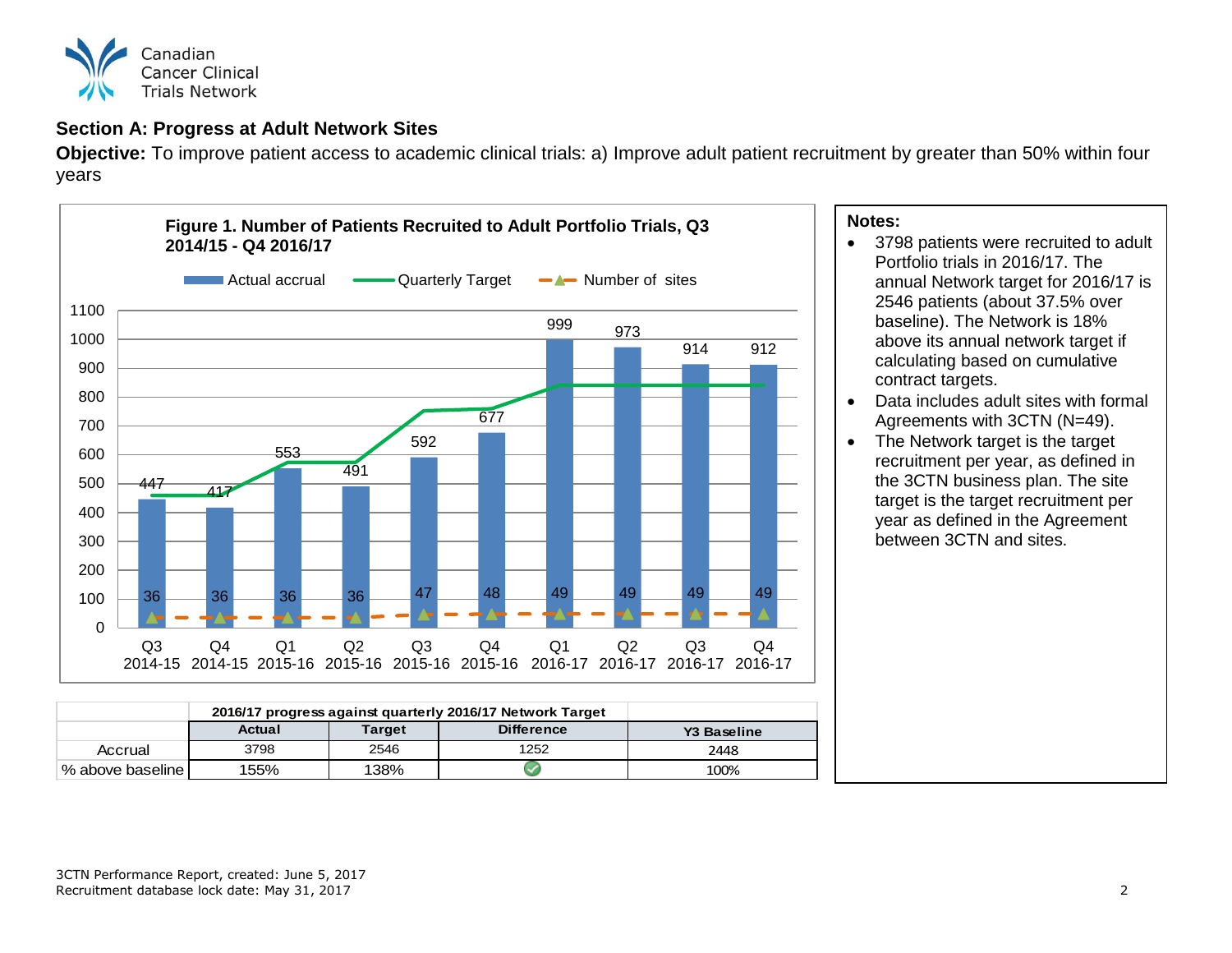



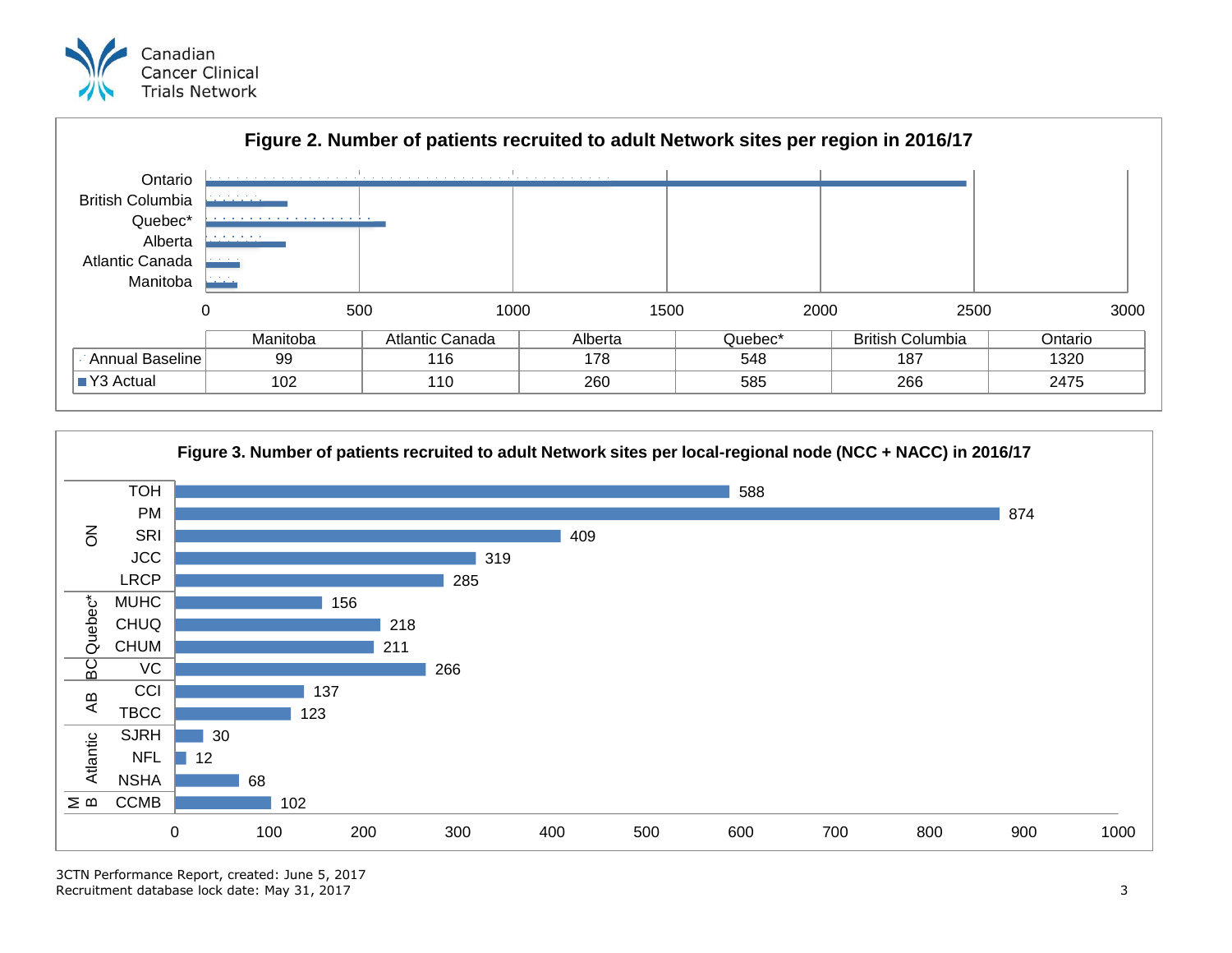





3CTN Performance Report, created: June 5, 2017 Recruitment database lock date: May 31, 2017 4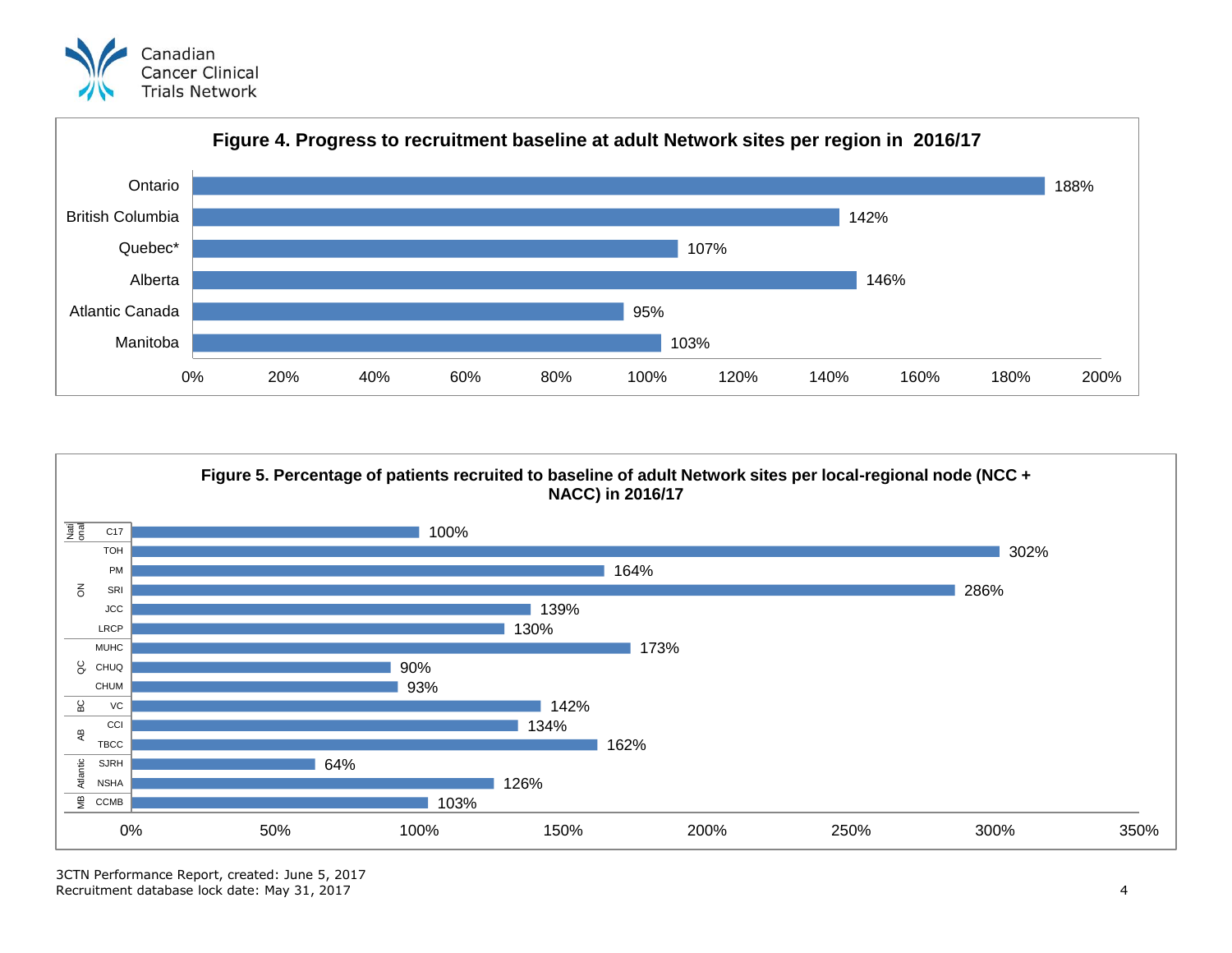

# **Table 1. Number of patients recruited per adult Network site (by fiscal year)**

| <b>Network Site (by fiscal year)</b>            | $*$ Y3           | $\overline{Y1}$ | % of Y1   | $\overline{Y}$ | $%$ of Y2   | Q <sub>1</sub> | Q2             | Q <sub>3</sub> | Q <sub>4</sub> | <b>Y3 YTD</b> |
|-------------------------------------------------|------------------|-----------------|-----------|----------------|-------------|----------------|----------------|----------------|----------------|---------------|
|                                                 | <b>Baseline</b>  | <b>Total</b>    | baseline  | <b>Total</b>   | baseline    | 2016           | 2016           | 2016           | 2016           | <b>Total</b>  |
| London Regional Cancer Program                  | 186              | 72              | 77        | 171            | 92          | 51             | 41             | 35             | 52             | 179           |
| <b>Grand River Regional Cancer Centre</b>       | 20               | 12              | 120       | 13             | 65          | 16             | 11             | 12             | 4              | 43            |
| <b>Windsor Regional Hospital</b>                | 14               | 8               | 114       | 17             | 121         | 12             | 29             | 15             | $\overline{7}$ | 63            |
| Juravinski Cancer Centre                        | 181              | 110             | 122       | 231            | 128         | 64             | 57             | 53             | 73             | 247           |
| Niagara Health System                           | 17               | 4               | 47        | 22             | 129         | $\mathbf{2}$   | 6              | 4              | 1              | 13            |
| Cambridge Memorial Hospital                     | 11               | $\overline{2}$  | 36        | $\overline{2}$ | 18          | $\overline{2}$ | $\overline{2}$ | 0              | 1              | 5             |
| St.Joseph Healthcare Hamilton*                  | 21               | $\blacksquare$  |           | 30             | 500         | 8              | 14             | 16             | 16             | 54            |
| Sunnybrook Research Institute                   | 141              | 113             | 160       | 231            | 164         | 94             | 78             | 101            | 126            | 399           |
| North York General Hospital                     | $\boldsymbol{0}$ | 3               | <b>NA</b> | $\overline{4}$ | <b>NA</b>   | $\overline{2}$ | 1              | 4              | 1              | 8             |
| <b>Toronto East General Hospital</b>            | 2                | 0               | 0         | $\overline{2}$ | 100         | $\mathsf 0$    | $\pmb{0}$      | 0              | 1              | 1             |
| <b>Humber River Hospital</b>                    | $\mathbf 0$      | $\mathbf 0$     | <b>NA</b> | $\overline{2}$ | <b>NA</b>   | $\mathbf 0$    | $\mathbf{1}$   | 0              | $\mathbf 0$    | $\mathbf{1}$  |
| <b>Princess Margaret Cancer Centre</b>          | 396              | 152             | 77        | 380            | 96          | 147            | 129            | 122            | 110            | 508           |
| Northeast Cancer Centre - Health Sciences North | 24               | $\overline{c}$  | 17        | 17             | 71          | 1              | $\mathbf{2}$   | $\overline{2}$ | $\overline{7}$ | 12            |
| <b>Trillium Health Partners</b>                 | 27               | 5               | 37        | 5              | 19          | $\overline{7}$ | 28             | 10             | $6\phantom{a}$ | 51            |
| Thunder Bay Regional Health Sciences Centre     | 26               | $\overline{2}$  | 15        | $\mathbf{3}$   | 12          | 17             | 11             | 9              | 9              | 46            |
| Southlake Regional Health Centre                | 10               |                 | 20        | 15             | 150         | 17             | 32             | 18             | 8              | 75            |
| Royal Victoria Hospital                         | 8                | 8               | 200       | 18             | 225         | 15             | 22             | 8              | 13             | 58            |
| St. Michael's Hospital                          | 19               | $\overline{4}$  | 42        | $\mathbf 0$    | $\mathbf 0$ | $\overline{1}$ | 6              | $\mathbf 0$    | 20             | 27            |
| William Osler Health System                     | 1                | 0               | $\Omega$  | 0              | $\Omega$    | 10             | 8              | 11             | 0              | 29            |
| Markham Stouffville Hospital                    | $\mathbf 0$      | $\mathbf 0$     | <b>NA</b> | $\mathbf 0$    | <b>NA</b>   | 10             | $\overline{7}$ | 10             | 1              | 28            |
| Mount Sinai Hospital*                           | 21               | $\blacksquare$  |           | 12             | 109         | 17             | 12             | 5              | 6              | 40            |
| The Ottawa Hospital                             | 132              | 59              | 89        | 238            | 180         | 86             | 85             | 111            | 114            | 396           |
| Kingston General Hospital                       | 41               | 24              | 117       | 58             | 141         | 33             | 29             | 39             | 21             | 122           |
| Lakeridge Health                                | 22               | 6               | 55        | 26             | 118         | 24             | 24             | 8              | 14             | 70            |
| CancerCare Manitoba                             | 99               | 39              | 79        | 72             | 73          | 30             | 21             | 26             | 25             | 102           |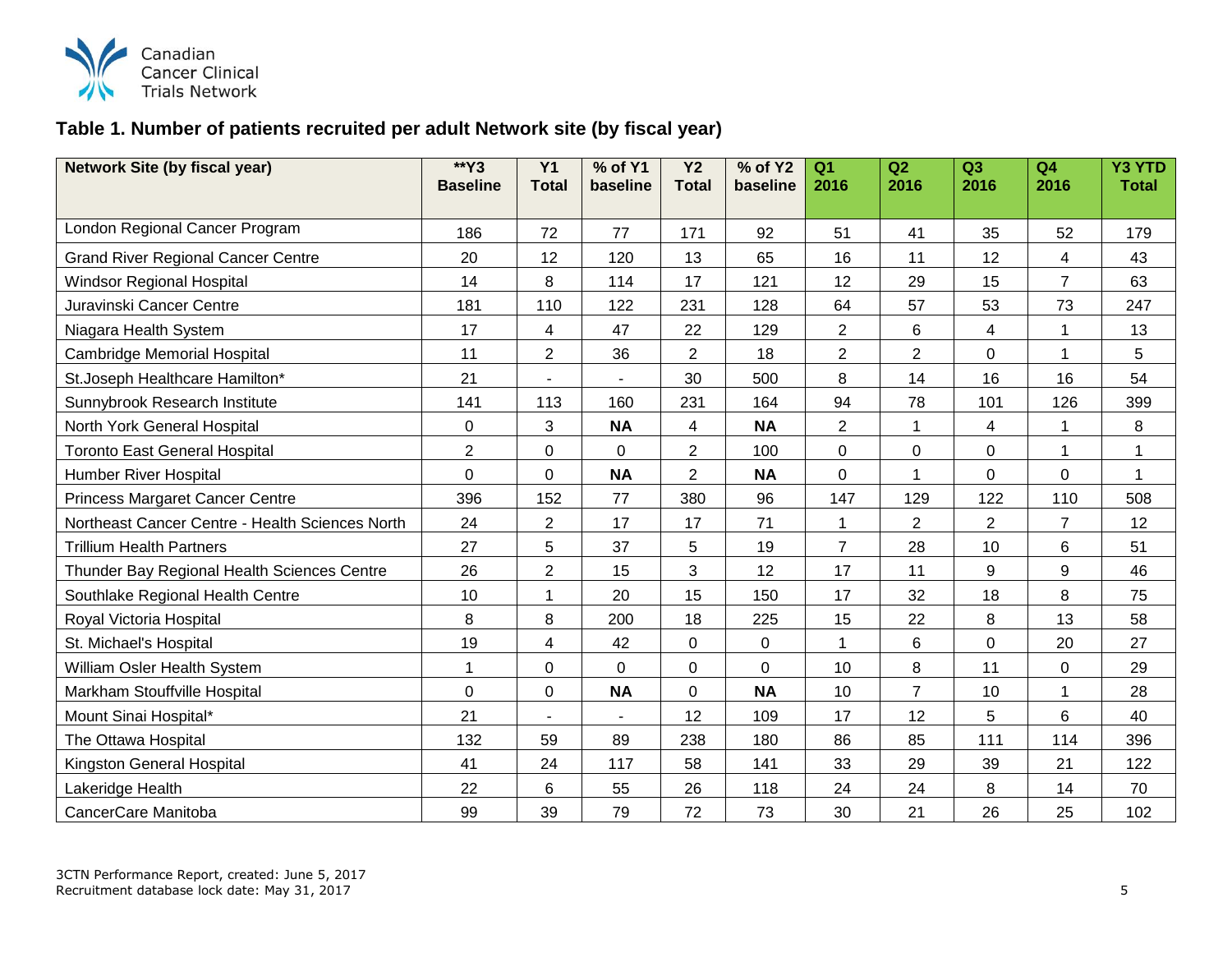

| <b>Network Site</b>                                                                              | $*Y3$<br><b>Baseline</b> | Y1<br><b>Total</b>      | % of Y1<br>baseline      | <b>Y2</b><br><b>Total</b> | % of Y2<br>baseline | Q <sub>1</sub><br>2016 | Q2<br>2016     | Q3<br>2016     | Q <sub>4</sub><br>2016 | <b>Y3</b><br><b>YTD</b> | % of Y3<br>baseline |
|--------------------------------------------------------------------------------------------------|--------------------------|-------------------------|--------------------------|---------------------------|---------------------|------------------------|----------------|----------------|------------------------|-------------------------|---------------------|
|                                                                                                  |                          |                         |                          |                           |                     |                        |                |                |                        | <b>Total</b>            |                     |
| Saint John Regional Hospital                                                                     | 37                       | 11                      | 59                       | 16                        | 43                  | 4                      | $\overline{2}$ | $\overline{7}$ | 9                      | 22                      | 59%                 |
| Dr. Everett Chalmers Hospital                                                                    | $\overline{1}$           | $\mathbf{1}$            | 200                      | 0                         | $\mathbf 0$         |                        | 1              | $\mathbf 0$    | 3                      | 5                       | 500%                |
| Dr. Léon-Richard Oncology Centre                                                                 | $9\,$                    | $\overline{2}$          | 44                       | 4                         | 44                  | $\overline{2}$         | $\mathbf{1}$   | $\mathbf 0$    | $\mathbf 0$            | 3                       | 33%                 |
| Nova Scotia Health Authority                                                                     | 39                       | $\overline{\mathbf{4}}$ | 21                       | 31                        | 79                  | 16                     | 9              | 13             | 10                     | 48                      | 123%                |
| PEI Cancer Treatment Centre                                                                      | 8                        | $\mathbf{1}$            | 25                       | 8                         | 100                 | $\mathbf 0$            | $\mathbf 0$    | $\overline{2}$ | $\mathbf 0$            | $\overline{2}$          | 25%                 |
| Nova Scotia Health Authority, Hematology                                                         | $\overline{7}$           | 12                      | 343                      | 25                        | 357                 | $\overline{7}$         | $\overline{4}$ | 5              | $\overline{2}$         | 18                      | 257%                |
| Eastern Regional Health Authority (NFL)                                                          | 15                       | $\mathsf{O}\xspace$     |                          |                           |                     | $\mathbf 0$            | $\mathbf{1}$   | 3              | 8                      | 12                      | 80%                 |
| BC Cancer Agency - Vancouver Centre                                                              | 106                      | 67                      | 126                      | 117                       | 110                 | 34                     | 44             | 29             | 43                     | 150                     | 142%                |
| <b>Abbotsford Centre</b>                                                                         | 16                       | 10                      | 125                      | 28                        | 175                 | 6                      | 3              | $\overline{4}$ | $\mathbf 0$            | 13                      | 81%                 |
| Centre for the North, Prince George                                                              | $\mathbf{1}$             | $\overline{2}$          | 400                      | $6\phantom{1}$            | 600                 | $\mathbf 0$            | $\mathbf{1}$   | $\overline{2}$ | 1                      | $\overline{4}$          | 400%                |
| Sindi Ahluwalia Hawkins Centre for the Southern<br>Interior                                      | 38                       | 27                      | 142                      | 38                        | 100                 | 14                     | $\overline{7}$ | 4              | 5                      | 30                      | 79%                 |
| Vancouver Island Centre                                                                          | 26                       | 9                       | 69                       | 44                        | 169                 | 14                     | 18             | 15             | 22                     | 69                      | 265%                |
| CIUSSS du Centre-Ouest-de-l'Île-de-<br>Montréal(CIUSSS CODIM)*                                   | 87                       | $\mathbf 0$             | $\sim$                   | 72                        | 164                 | 41                     | 35             | 43             | 33                     | 152                     | 175%                |
| CISSS de l'Outaouais*                                                                            | 3                        | $\pmb{0}$               | $\blacksquare$           | 0                         | $\mathbf 0$         | $\mathbf 0$            | $\mathbf 0$    | $\mathbf 0$    | $\overline{4}$         | $\overline{4}$          | 133%                |
| CHU de Québec - Université Laval*                                                                | 180                      | $\mathbf 0$             | $\blacksquare$           | 11                        | 12                  | 46                     | 36             | 29             | 31                     | 142                     | 79%                 |
| CISSS du Bas-Saint-Laurent(CISSS-BSL)*                                                           | $\overline{4}$           | $\mathbf 0$             | $\sim$                   | 0                         | $\mathbf 0$         | $\mathbf 0$            | $\Omega$       | 4              | $\overline{2}$         | 6                       | 150%                |
| CIUSSS de l'Estrie - Centre hospitalier<br>universitaire de Sherbrooke (CIUSSS-Estrie-<br>CHUS)* | 46                       | $\mathbf 0$             |                          | 16                        | 70                  | 12                     | 13             | 19             | 26                     | 70                      | 152%                |
| Centre Hospitalier de l'Université de Montréal<br>(CHUM)*                                        | 153                      | $\mathbf 0$             |                          | 59                        | 77                  | 49                     | 39             | 32             | 4                      | 124                     | 81%                 |
| CIUSSS de la Mauricie-et-du-Centre-du-Québec<br>(CIUSSS MCQ) *                                   | 8                        | $\mathbf 0$             | $\blacksquare$           | 1                         | 25                  | $\sqrt{3}$             | 6              | 5              | 3                      | 17                      | 213%                |
| CISSS de Laval*                                                                                  | $\overline{\mathbf{4}}$  | $\mathbf 0$             | $\overline{a}$           | 3                         | 150                 | $\overline{1}$         | $\overline{2}$ | 5              | $\overline{4}$         | 12                      | 300%                |
| CIUSSS du Nord-de-l'Île-de-Montréal(CIUSSS<br>NDIM)*                                             | $\mathbf{3}$             | $\mathbf 0$             | $\overline{\phantom{a}}$ | 0                         | 0                   | 0                      | 6              | 1              | 0                      | $\overline{7}$          | 233%                |
| CIUSSS de l'Est-de-l'Île-de-Montréal(CIUSSS-<br>EDIM)*                                           | 60                       | $\pmb{0}$               |                          | 12                        | 40                  | 10                     | 12             | 14             | 15                     | 51                      | 85%                 |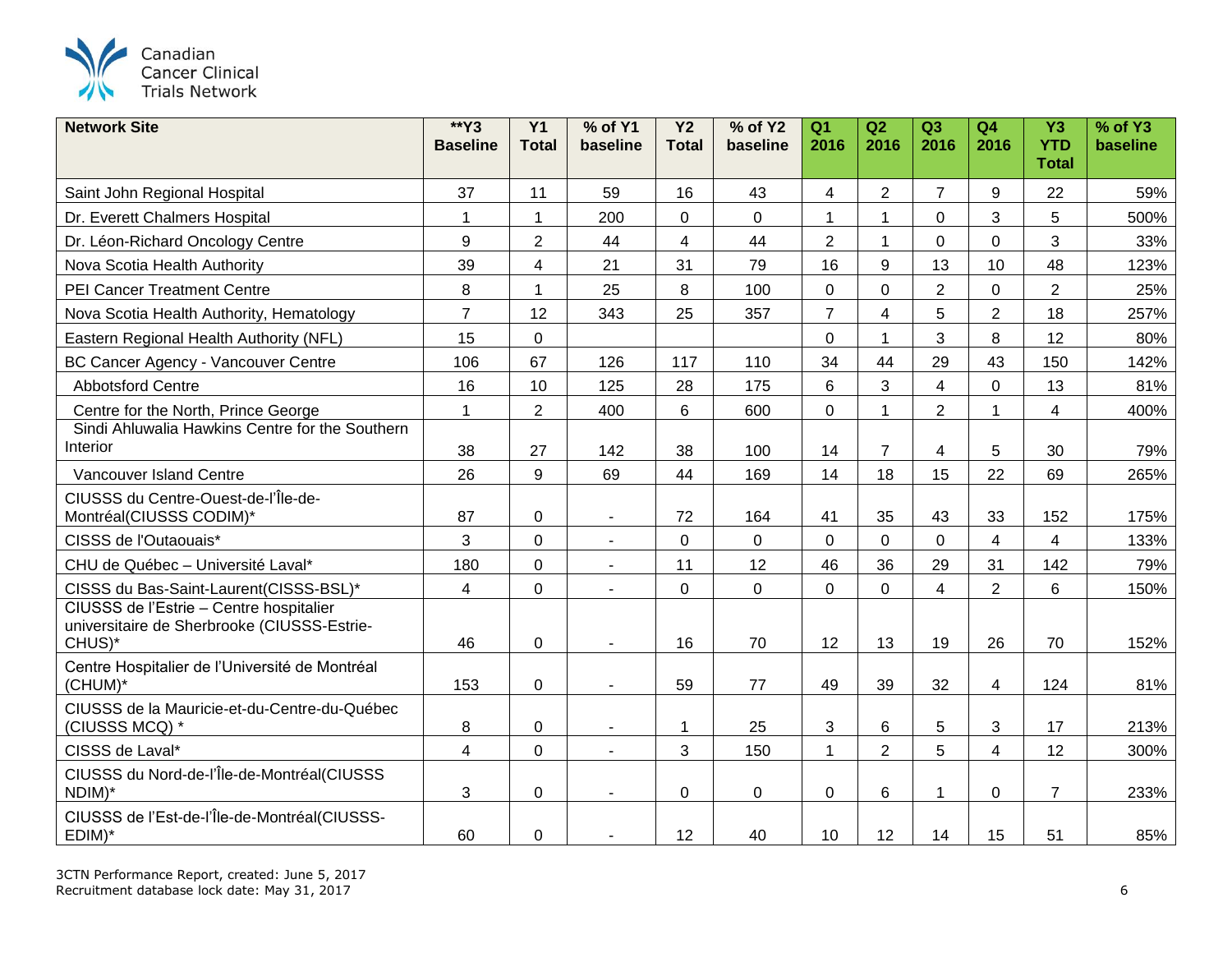

| <b>Network Site</b>                                                 | **Y3<br><b>Baseline</b> | Y <sub>1</sub><br><b>Total</b> | % of Y1<br>baseline | <b>Y2</b><br><b>Total</b> | % of $Y2$   Q1<br>baseline | 2016 | <b>Q2</b><br>2016 | Q3<br>2016 | Q4<br>2016 | Y3<br><b>YTD</b><br><b>Total</b> | $%$ of Y3<br>baseline |
|---------------------------------------------------------------------|-------------------------|--------------------------------|---------------------|---------------------------|----------------------------|------|-------------------|------------|------------|----------------------------------|-----------------------|
| Tom Baker Cancer Centre                                             | 76                      | 41                             | 108                 | 140                       | 184                        | 28   | 35                | 33         | 27         | 123                              | 162%                  |
| <b>Cross Cancer Institute</b>                                       | 102                     | 51                             | 100                 | 113                       | 111                        | 45   | 42                | 26         | 24         | 137                              | 134%                  |
| Adult Patient Sites (N=49 for Y3, 48 for Y2,<br>and $36$ for $Y1$ ) | 2448                    | 864                            | 94                  | 2313                      | 108                        | 999  | 973               | 914        | 912        | 3798                             | 155%                  |

Note:

\* Not had full year reports, baseline and target numbers were prorated based on the number of quarters they reported \*\*The baseline is the average number of patients recruited to the 3CTN portfolio from 2011-2013. Y1 is prorated to 0.5 annual

baseline as it started Oct 2014

\*\*\* No reports available

\*\*\*\*Future potential NACC

° Year 2 overall target is 25% over the baseline, but some sites have less than 25% target in their contracts. The additional 12 sites have % growth target.

Updated June 1, 2017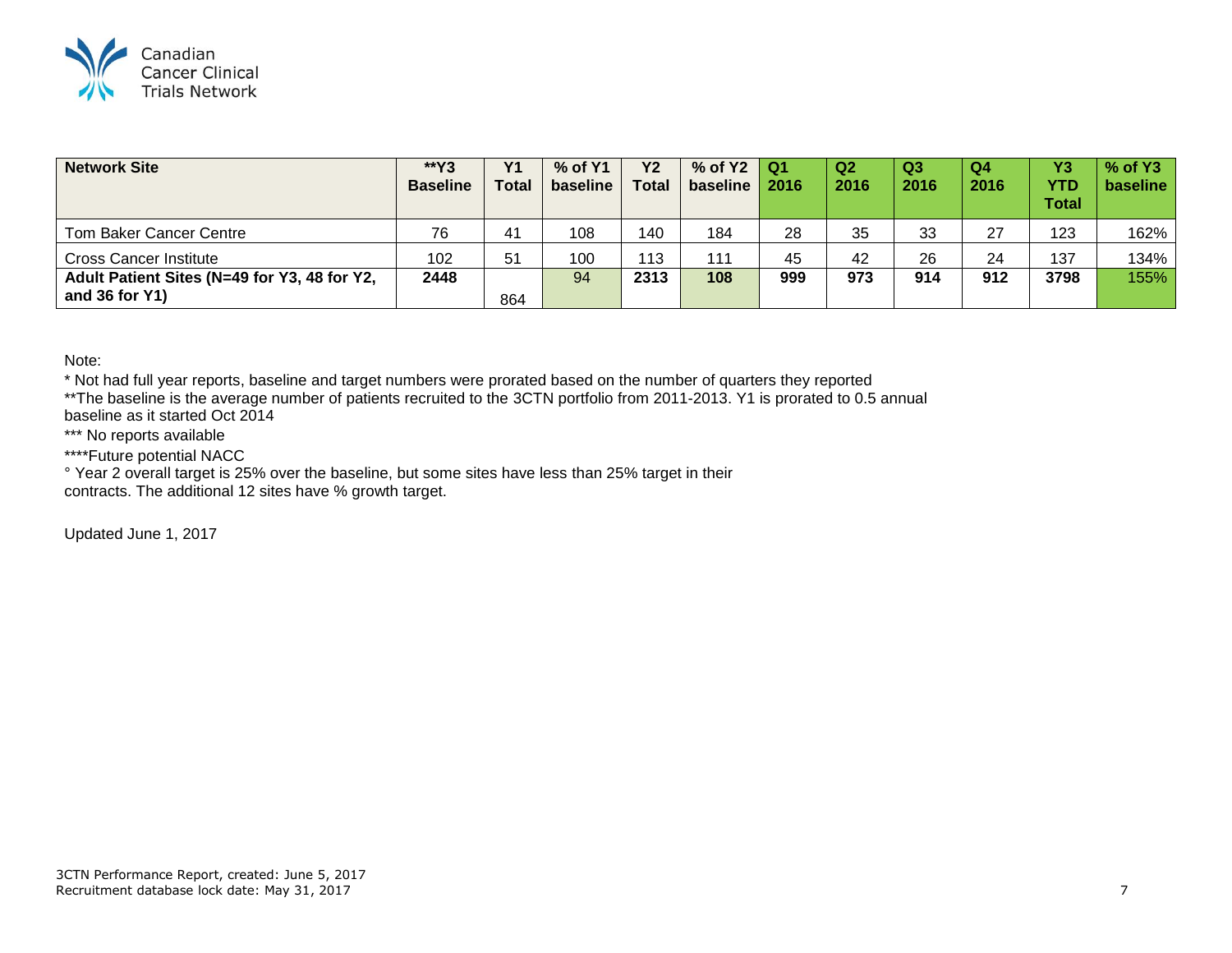

**Objective:** To demonstrate impact of the Network and academic trials on the Canadian Health Care System: a) Develop and maintain a portfolio of academic trials that will ensure the enthusiastic participation of academic trialists and patients and impact patient care.



- These trials are reported based on calendar year 2011- June 2017.
- There were 185 Portfolio trials for adult network sites in year 3.
- Four available at both adult and pediatric Network sites in 2016 and is included in both adult and pediatric figures
- The data provided in Figure 7 are a snapshot of the Portfolio as of June 8, 2017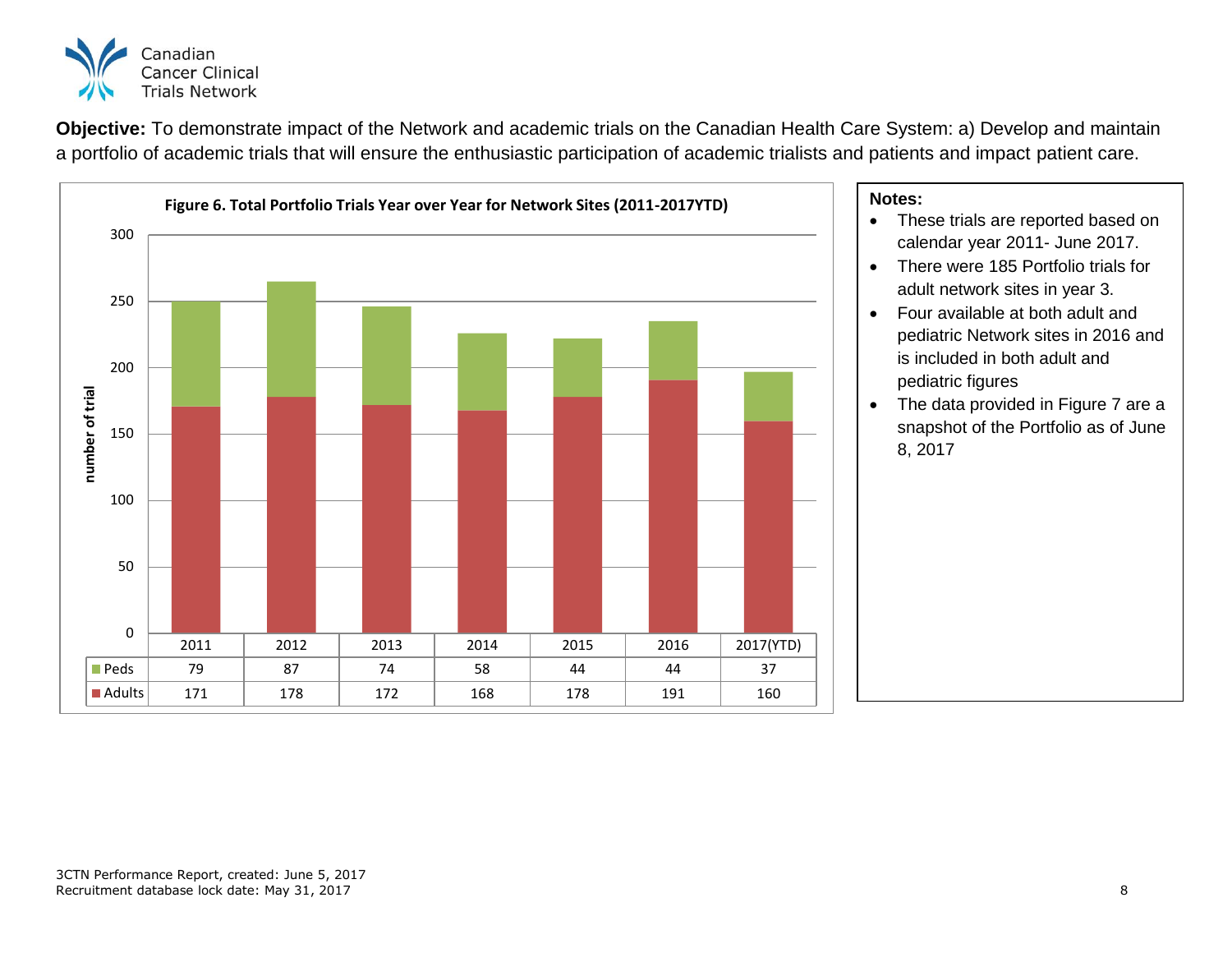



3CTN Performance Report, created: June 5, 2017 Recruitment database lock date: May 31, 2017 99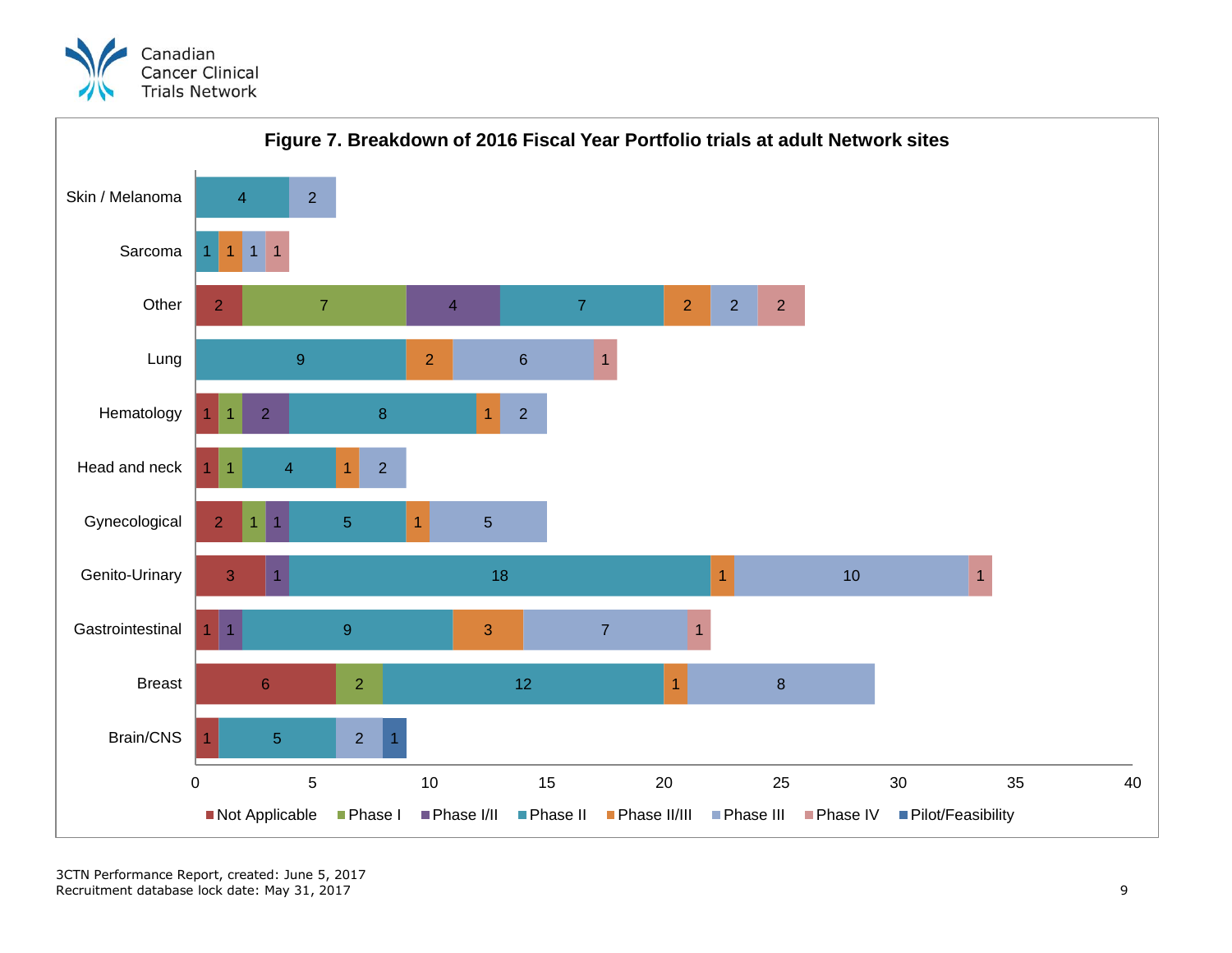



| <b>Category</b>                   | <b>Definition</b>                                                                                                                                                                                                      |
|-----------------------------------|------------------------------------------------------------------------------------------------------------------------------------------------------------------------------------------------------------------------|
| Patient eligibility               | Use of a genetic marker or other individualized biologic factor to determine if patient is eligible for the trial (i.e.<br>included in trial design via the inclusion/exclusion criteria)                              |
| Study endpoint                    | Use of a genetic marker or other individualized biologic factor to correlate with study endpoint (i.e. included in<br>trial design as an objective or endpoint)                                                        |
| Stratify into<br>different groups | After patient enrollment, trial design uses a genetic marker or other individualized biologic factor to stratify into<br>different groups (i.e. included in trial design to stratify for treatment or analysis groups) |
| Targeted therapy                  | Trial is using a molecular targeted therapy; drug used in a "targeted" patient population (i.e. HER2+ breast<br>cancer gets a HER2 targeted agent)                                                                     |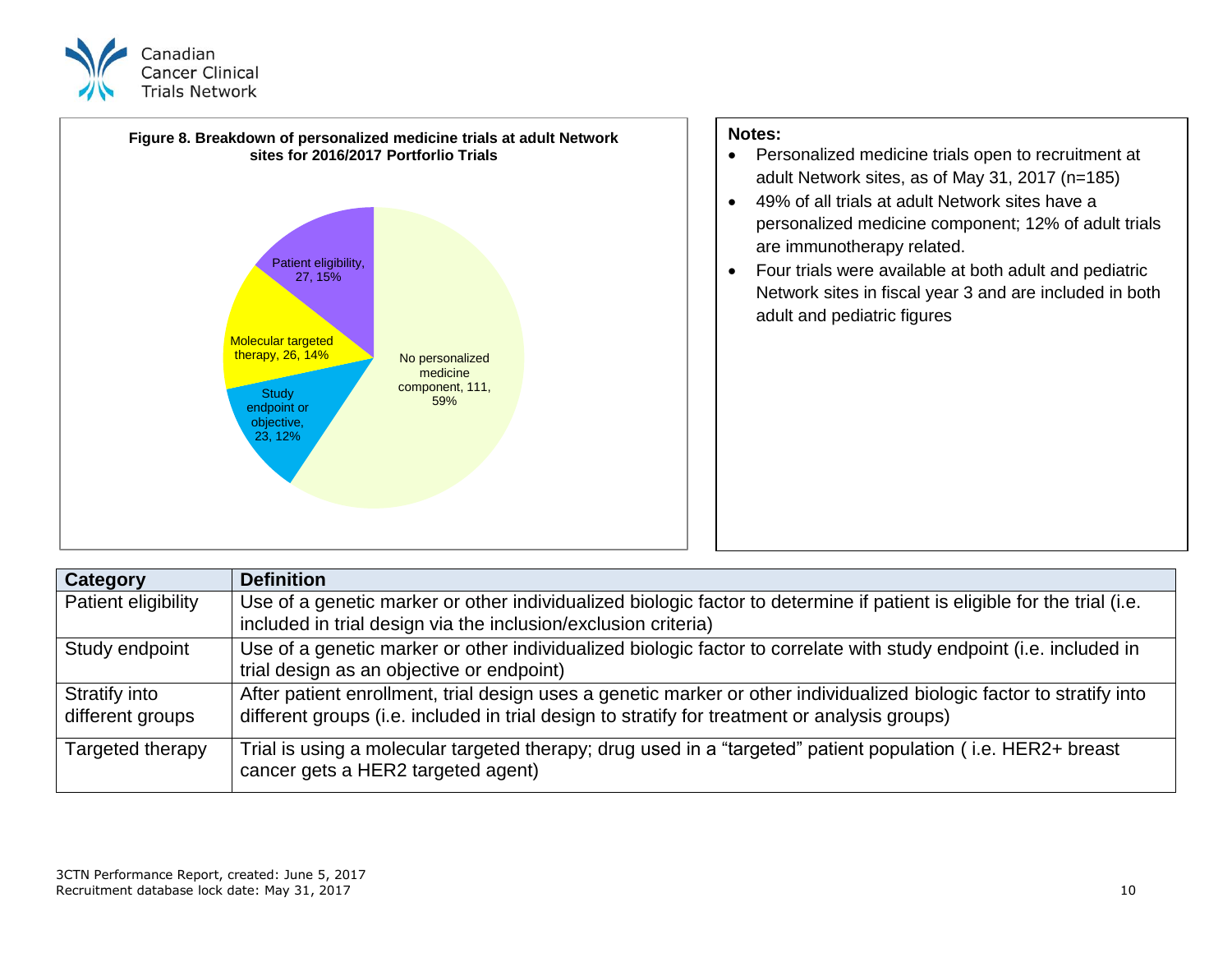



# **Notes:**

- Breakdown of trials at adult Network sites by lead country, as of May 31, 2017 (n=185)
- Approx. 63% of all trials at adult Network sites are led by Canada – 7% of which are international, multicentered studies
- The average number of Network sites per trial led by Canada (including international multicentered) is 5.98.
- Four trials were available at both adult and pediatric Network sites in fiscal year 2016 and are included in both adult and pediatric figures.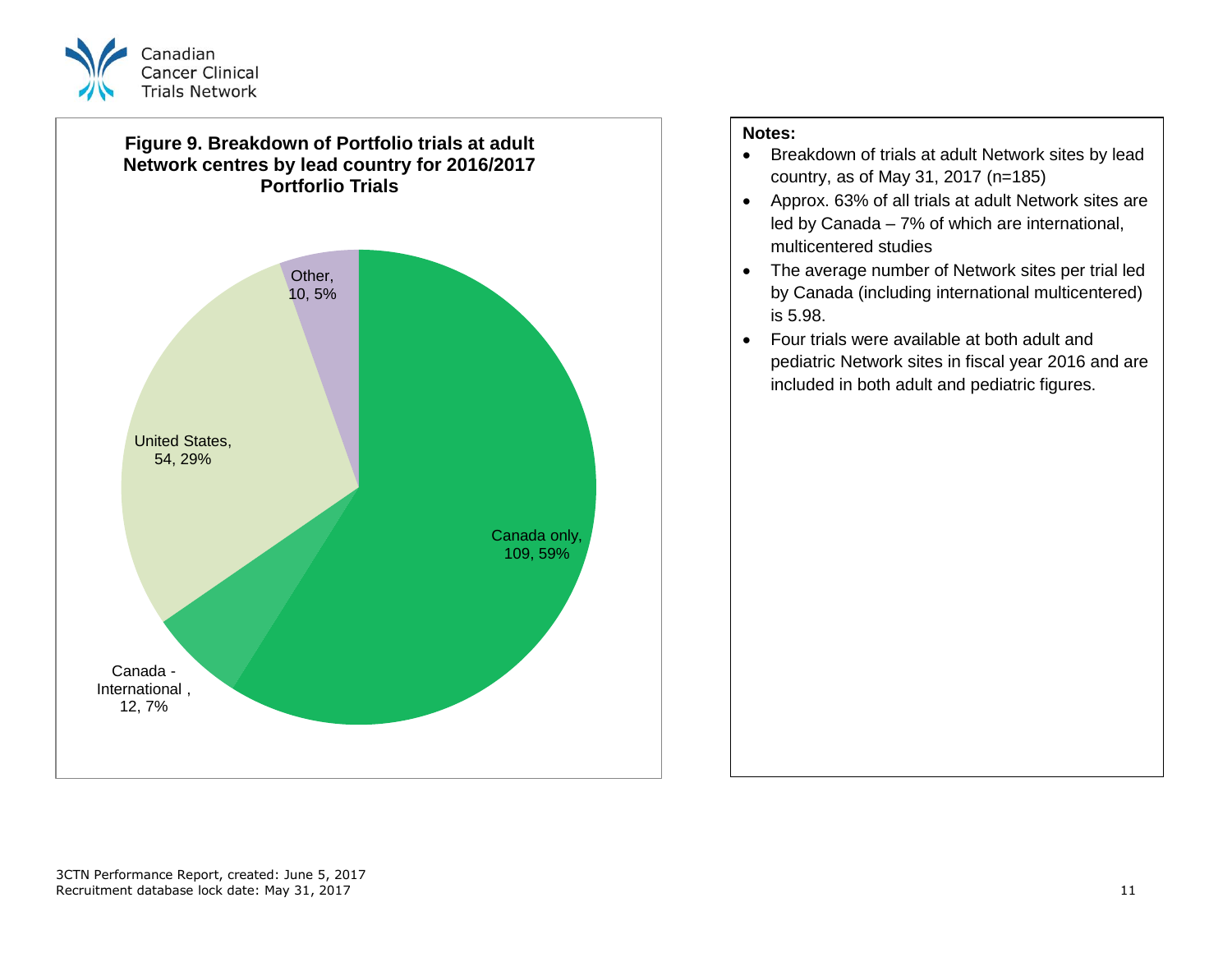![](_page_12_Picture_0.jpeg)

# <span id="page-12-0"></span>**Section B: Progress at Pediatric Network Sites**

**Objective:** To improve patient access to academic clinical trials: Improve recruitment of pediatric patients

![](_page_12_Figure_3.jpeg)

### **Notes:**

- 347 patients were recruited to Portfolio trials at pediatric Network sites in 2016/17. The annual target is 451 patients. Pediatric Network sites are 30% below its quarterly target for recruitment
- Data include pediatric sites associated with the C17 Council  $(n=17)$

|                  | 2016/17 progress against 2016/17 Network Target |               |     |                            |  |  |  |
|------------------|-------------------------------------------------|---------------|-----|----------------------------|--|--|--|
|                  | <b>Accrual</b>                                  | <b>Target</b> |     | Difference Annual baseline |  |  |  |
| Accrual          | 347                                             | 451           | 104 | 347                        |  |  |  |
| % above baseline | 100%                                            | 130%          |     | 100%                       |  |  |  |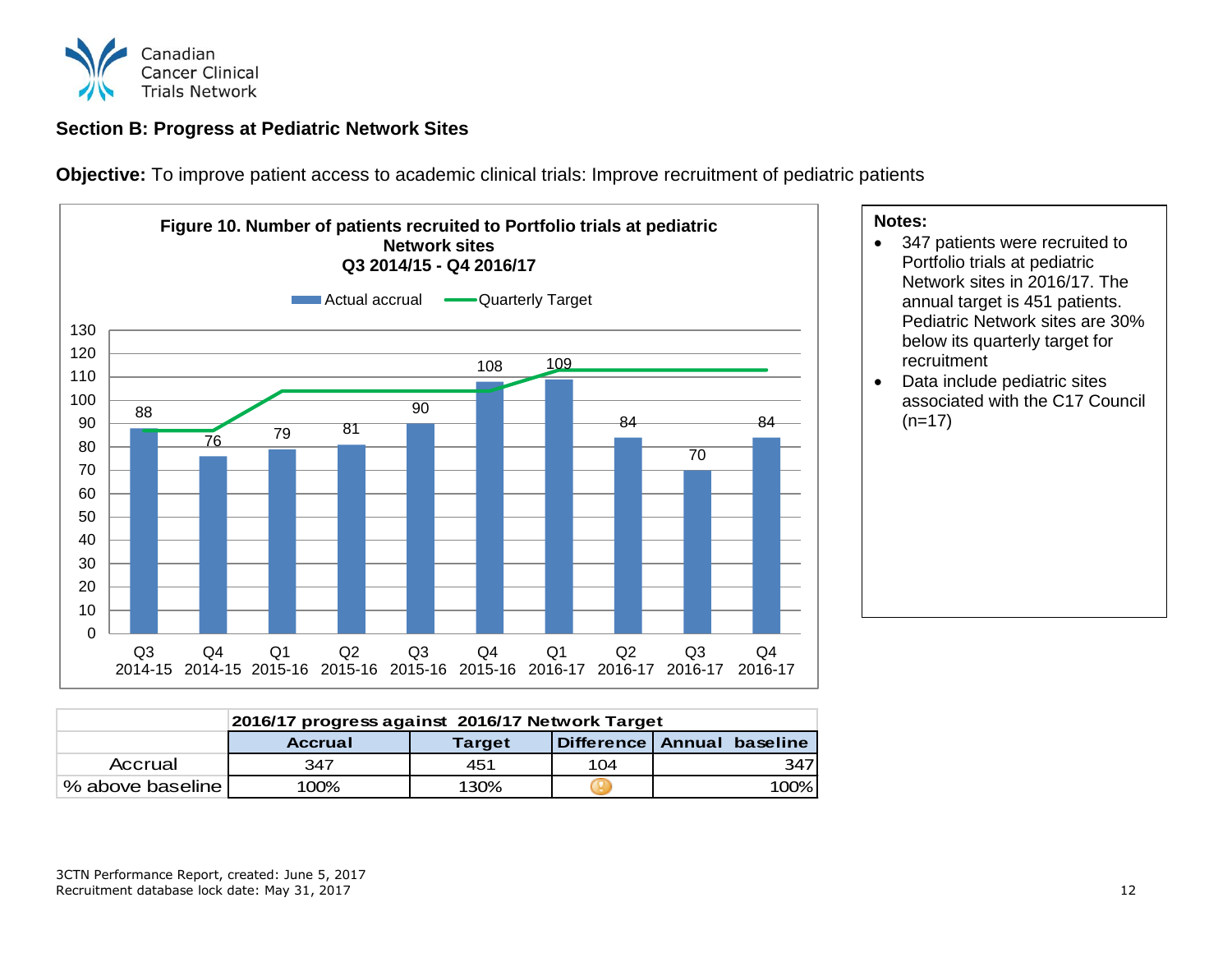![](_page_13_Picture_0.jpeg)

![](_page_13_Figure_1.jpeg)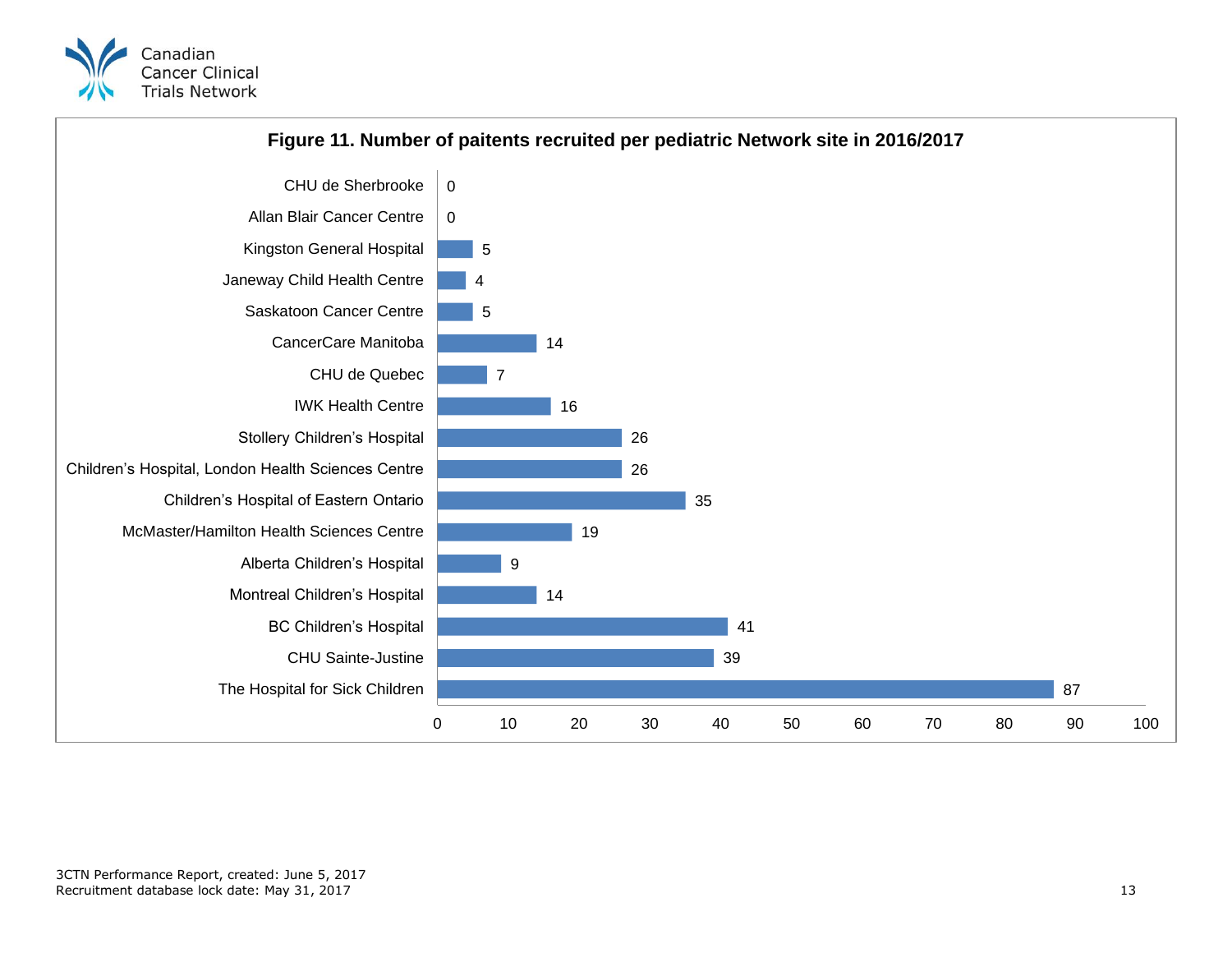![](_page_14_Picture_0.jpeg)

![](_page_14_Figure_1.jpeg)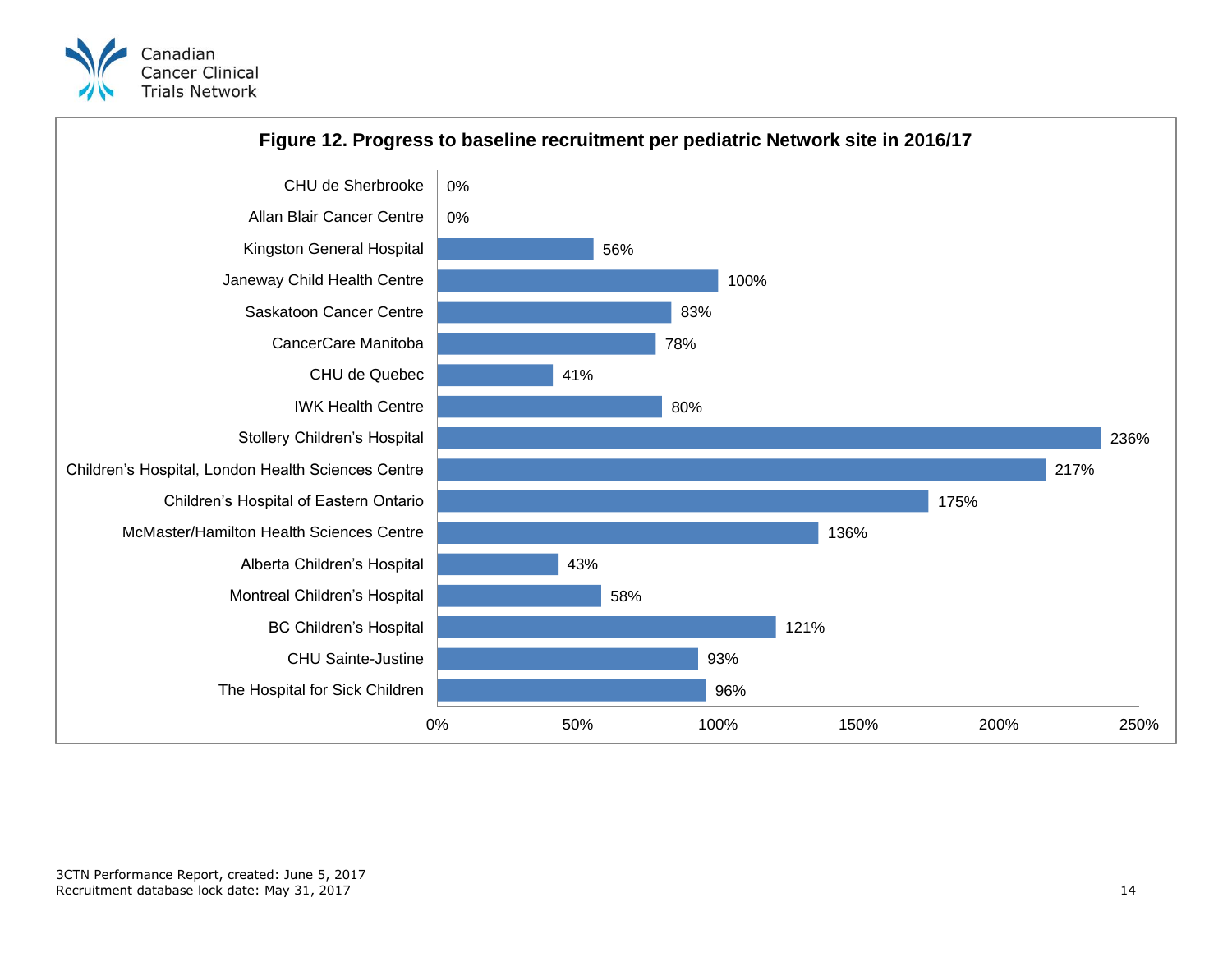![](_page_15_Picture_0.jpeg)

# **Table 2. Number of patients recruited per pediatric Network site (by fiscal year)**

| <b>Network Site</b>                                | $*Y3$<br><b>Baseline</b> | Y <sub>1</sub><br><b>Total</b> | % of Y1<br>baseline | <b>Y2</b><br><b>Total</b> | % of Y2<br>baseline | Q <sub>1</sub><br>2016 | Q <sub>2</sub><br>2016 | Q3<br>2016     | Q <sub>4</sub><br>2016 | <b>Y3</b><br><b>YTD</b> | % of Y3<br>baseline |
|----------------------------------------------------|--------------------------|--------------------------------|---------------------|---------------------------|---------------------|------------------------|------------------------|----------------|------------------------|-------------------------|---------------------|
|                                                    |                          |                                |                     |                           |                     |                        |                        |                |                        | Total                   |                     |
| The Hospital for Sick Children                     | 91                       | 50                             | 110                 | 109                       | 120                 | 29                     | 20                     | 16             | 22                     | 87                      | 96%                 |
| <b>CHU Sainte-Justine</b>                          | 42                       | 18                             | 86                  | 26                        | 62                  | 14                     | 10                     | 8              | $\overline{7}$         | 39                      | 93%                 |
| <b>BC Children's Hospital</b>                      | 34                       | 13                             | 76                  | 46                        | 135                 | 9                      | 12                     | 5              | 15                     | 41                      | 121%                |
| Montreal Children's Hospital                       | 24                       | 9                              | 75                  | 23                        | 96                  | 6                      |                        | $\overline{2}$ | 5                      | 14                      | 58%                 |
| Alberta Children's Hospital                        | 21                       | 10                             | 95                  | 21                        | 100                 | 3                      | 5                      | $\Omega$       |                        | 9                       | 43%                 |
| McMaster/Hamilton Health Sciences Centre           | 14                       | 6                              | 86                  | 20                        | 143                 | 10                     | $\overline{2}$         | 3              | $\overline{4}$         | 19                      | 136%                |
| Children's Hospital of Eastern Ontario             | 20                       | 10                             | 100                 | 18                        | 90                  | $\overline{7}$         | 8                      | 13             | $\overline{7}$         | 35                      | 175%                |
| Children's Hospital, London Health Sciences Centre | 12                       | $\overline{7}$                 | 117                 | 15                        | 125                 | 5                      | 9                      | 5              | $\overline{7}$         | 26                      | 217%                |
| Stollery Children's Hospital                       | 11                       | 8                              | 145                 | 10                        | 91                  | 10                     | $\overline{7}$         | 6              | 3                      | 26                      | 236%                |
| <b>IWK Health Centre</b>                           | 20                       | 6                              | 60                  | 20                        | 100                 | 6                      |                        | 2              | $\overline{7}$         | 16                      | 80%                 |
| CHU de Quebec                                      | 17                       | $\overline{7}$                 | 82                  | 14                        | 82                  | $\mathbf 0$            | 3                      | $\overline{2}$ | $\overline{2}$         | 7                       | 41%                 |
| CancerCare Manitoba                                | 18                       | 5                              | 56                  | 20                        | 111                 | 3                      | 4                      | 3              | $\overline{4}$         | 14                      | 78%                 |
| Saskatoon Cancer Centre                            | 6                        | 9                              | 300                 | 6                         | 100                 | $\overline{2}$         |                        | 2              | $\Omega$               | 5                       | 83%                 |
| Janeway Child Health Centre                        | 4                        |                                | 50                  | 3                         | 75                  | $\overline{2}$         | $\Omega$               | $\overline{2}$ | $\Omega$               | 4                       | 100%                |
| Kingston General Hospital                          | 9                        | 5                              | 111                 | $\overline{7}$            | 78                  | 3                      |                        |                | $\Omega$               | 5                       | 56%                 |
| Allan Blair Cancer Centre                          | 4                        | $\Omega$                       | $\Omega$            | 0                         | $\Omega$            | $\Omega$               | $\Omega$               | $\Omega$       | $\Omega$               | $\Omega$                | 0%                  |
| CHU de Sherbrooke                                  | $\Omega$                 | 0                              | <b>NA</b>           | 0                         | <b>NA</b>           | $\Omega$               | $\Omega$               | $\Omega$       | $\Omega$               | $\Omega$                | <b>NA</b>           |
| Ped sites (N=17) total                             | 347                      | 164                            | 95                  | 358                       | 103                 | 109                    | 84                     | 70             | 84                     | 347                     | 100%                |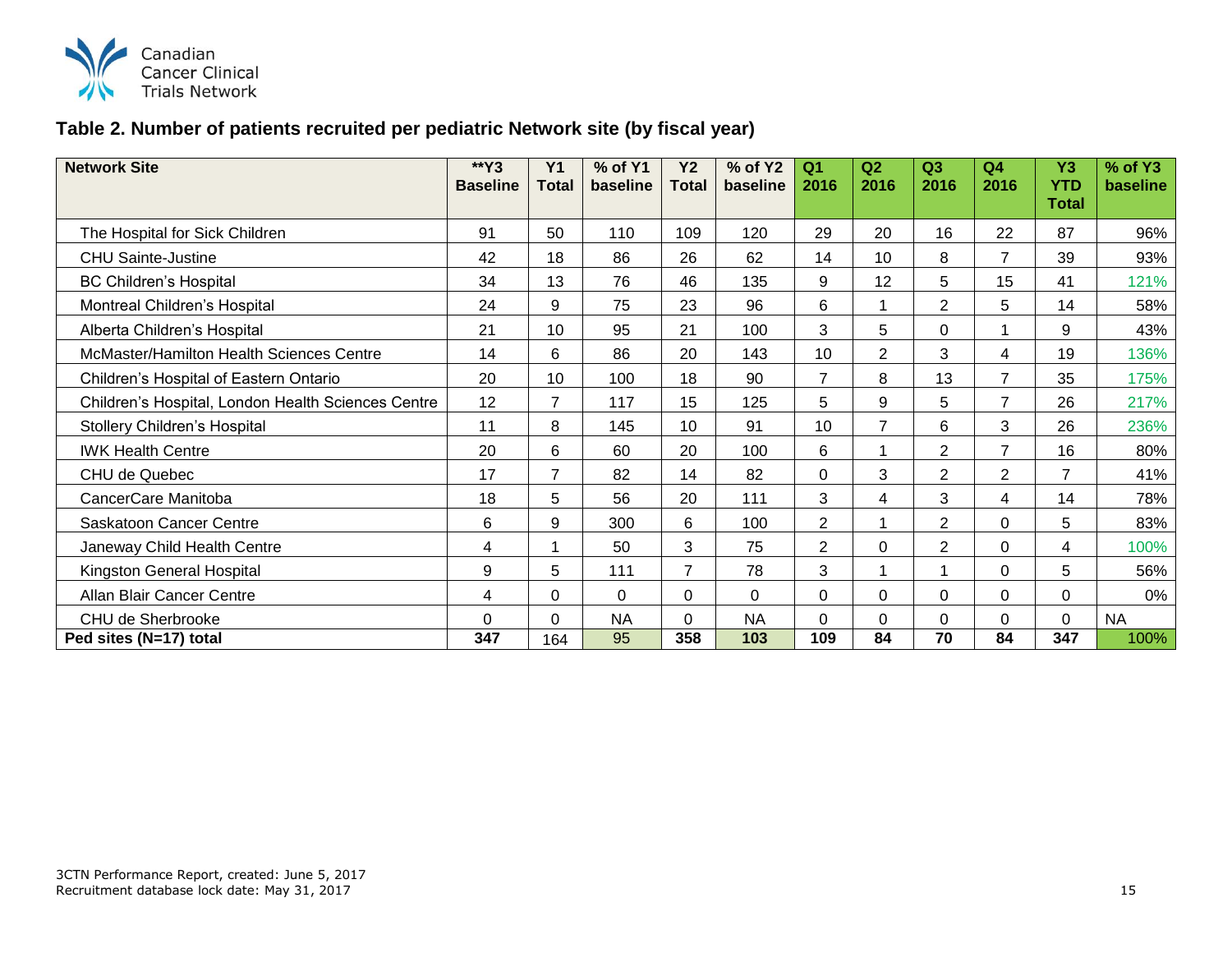![](_page_16_Picture_0.jpeg)

**Objective:** To demonstrate impact of the Network and academic trials on the Canadian Health Care System: a) Develop and maintain a portfolio of academic trials that will ensure the enthusiastic participation of academic trialists and patients and impact patient care.

![](_page_16_Figure_2.jpeg)

- There were 37 Portfolio trials available at pediatric Network sites, 6 new trials added at the end of Quarter 4
- The data provided in Figure 13 is a snapshot of the Portfolio as of June 8, 2016
- Two trials were available at both adult and pediatric Network sites in 2016 and are included in both adult and pediatric figures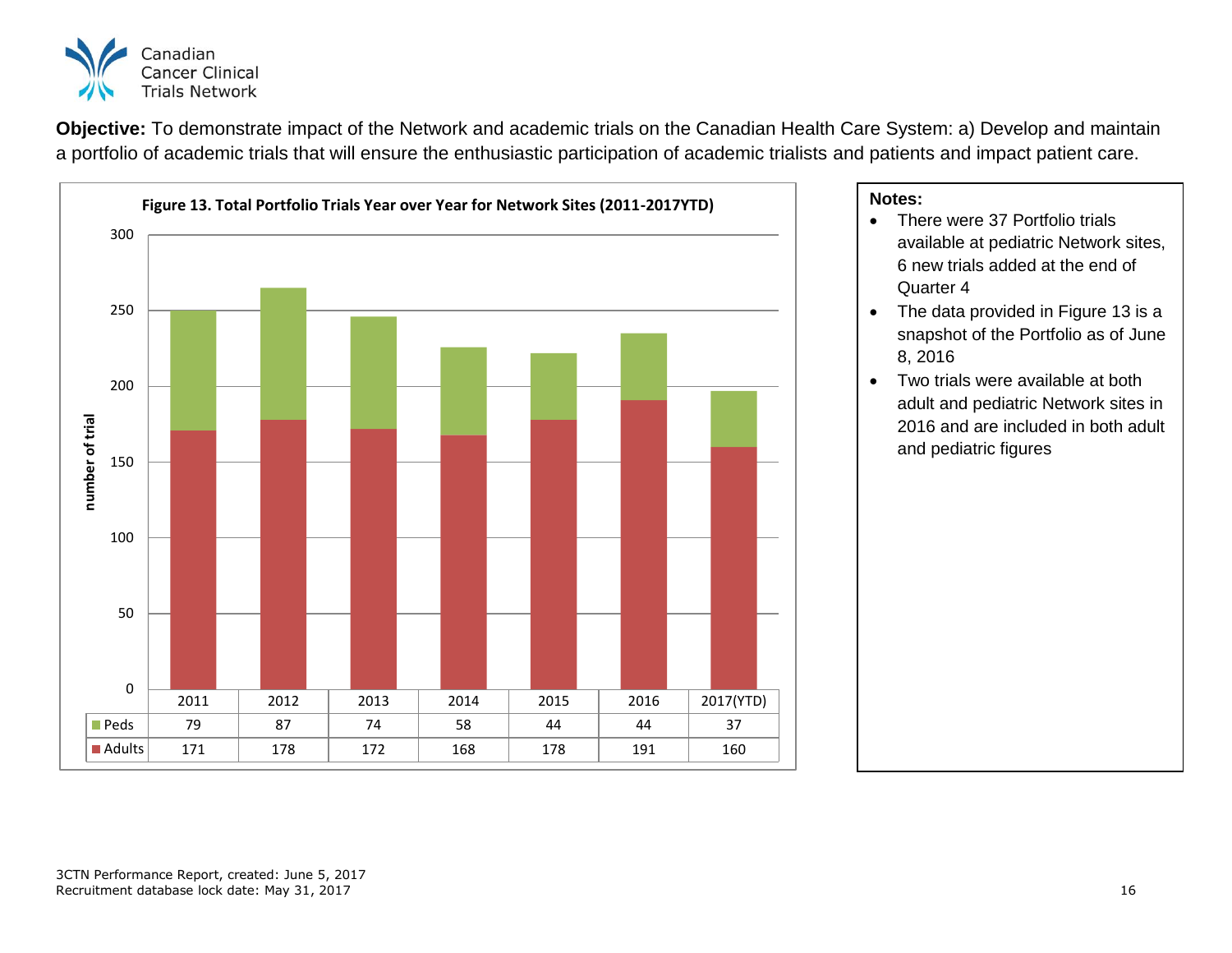![](_page_17_Picture_0.jpeg)

![](_page_17_Figure_1.jpeg)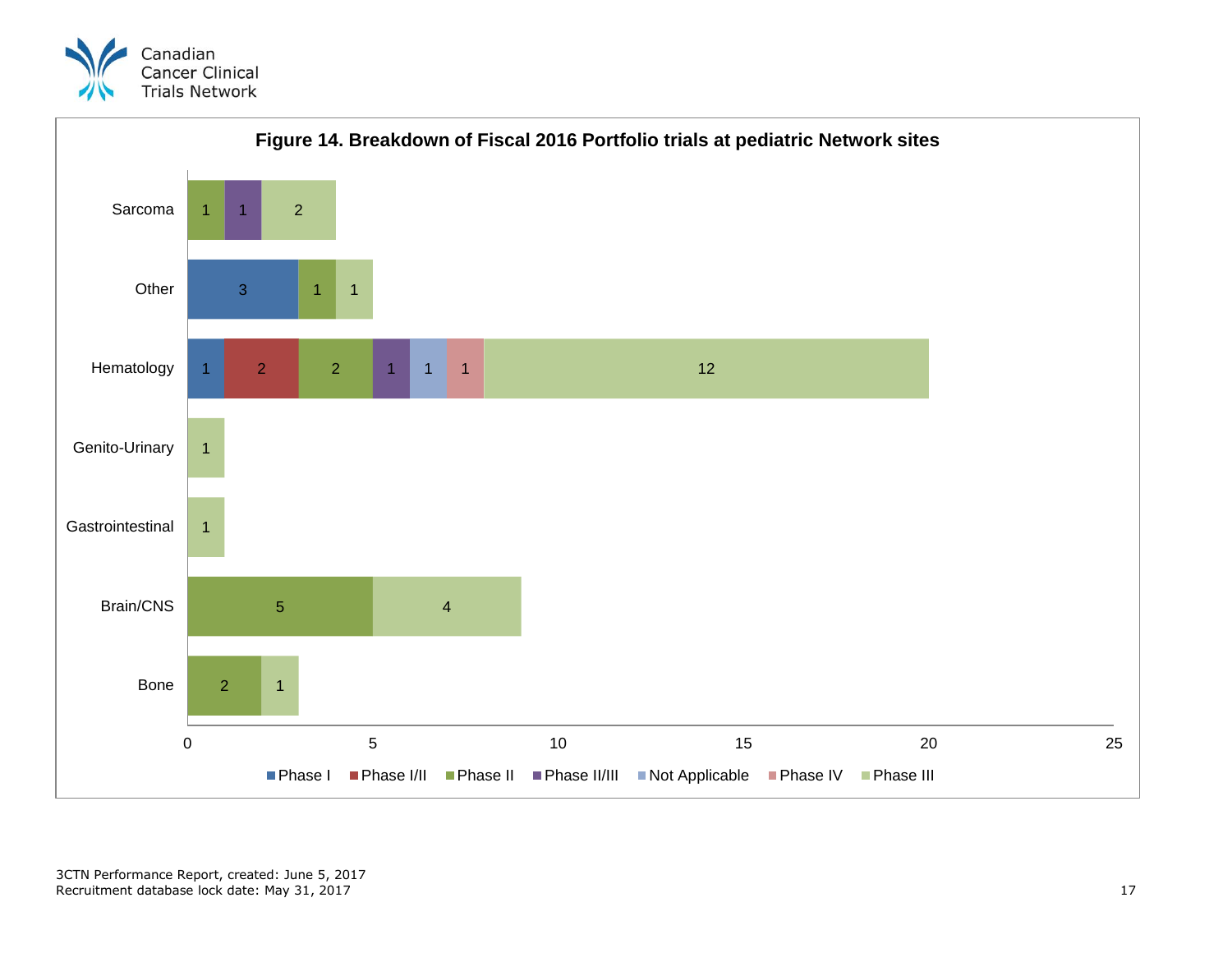![](_page_18_Picture_0.jpeg)

![](_page_18_Figure_1.jpeg)

| Category                          | <b>Definition</b>                                                                                                                                                                                                      |
|-----------------------------------|------------------------------------------------------------------------------------------------------------------------------------------------------------------------------------------------------------------------|
| Patient eligibility               | Use of a genetic marker or other individualized biologic factor to determine if patient is eligible for the trial (i.e.<br>included in trial design via the inclusion/exclusion criteria)                              |
| Study endpoint                    | Use of a genetic marker or other individualized biologic factor to correlate with study endpoint (i.e. included in<br>trial design as an objective or endpoint)                                                        |
| Stratify into<br>different groups | After patient enrollment, trial design uses a genetic marker or other individualized biologic factor to stratify into<br>different groups (i.e. included in trial design to stratify for treatment or analysis groups) |
| Targeted therapy                  | Trial is using a molecular targeted therapy; drug used in a "targeted" patient population (i.e. HER2+ breast<br>cancer gets a HER2 targeted agent)                                                                     |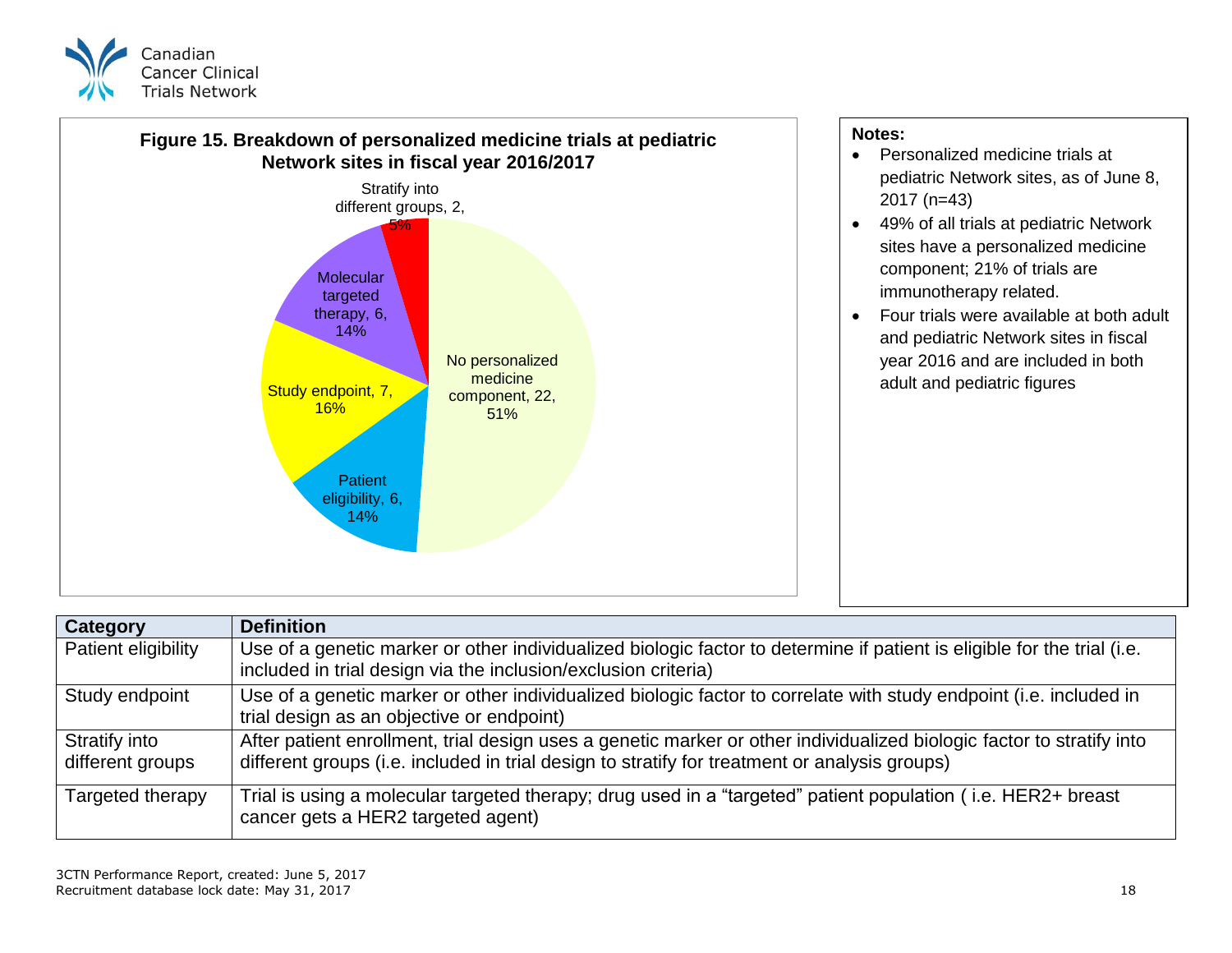![](_page_19_Picture_0.jpeg)

![](_page_19_Figure_1.jpeg)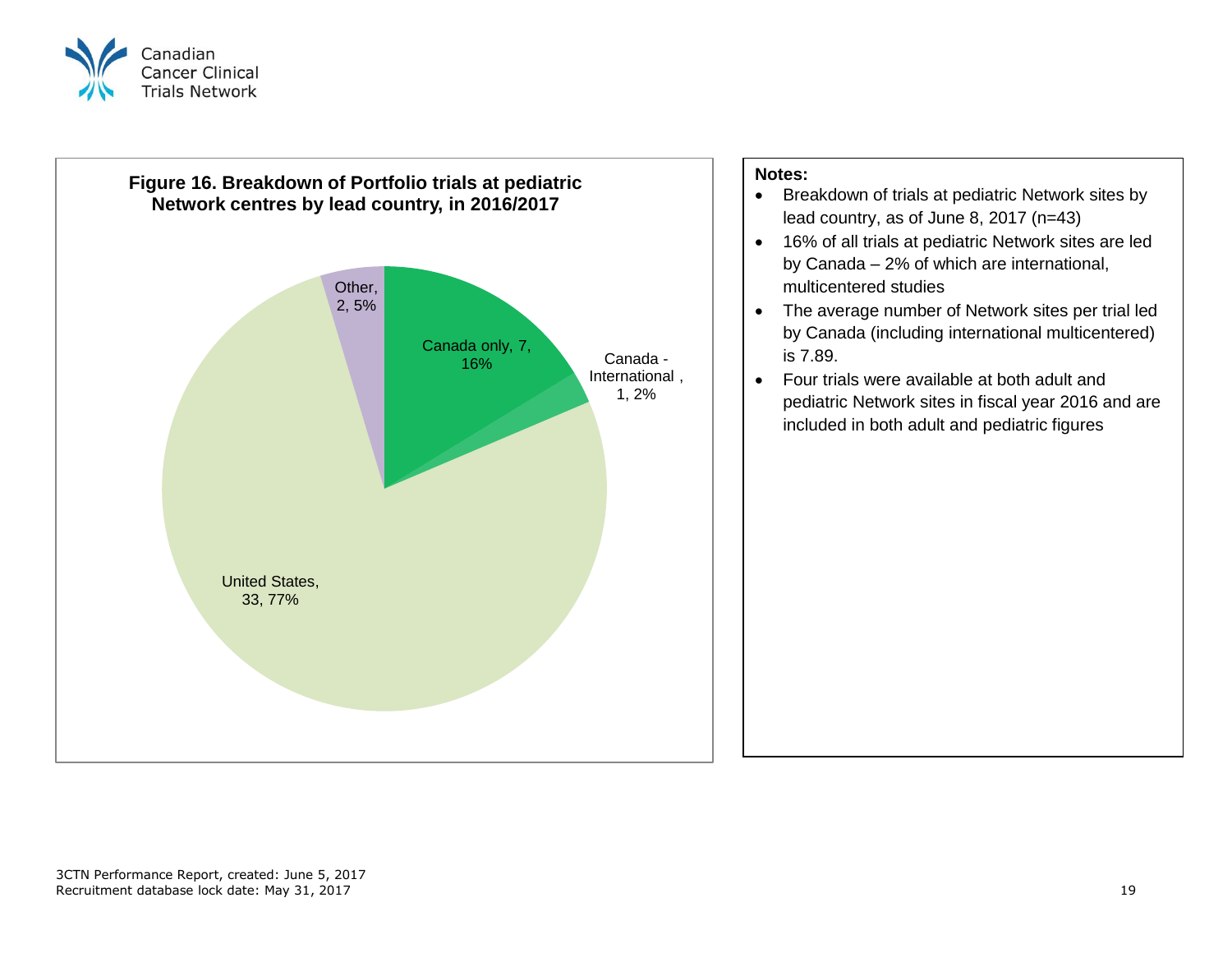![](_page_20_Picture_0.jpeg)

# <span id="page-20-0"></span>**Section C: Portfolio Efficiency**

**Objective:** To improve patient access and increase in successful completion of trials

# **Portfolio approval process timeline**:

|      |    | Calendar Year   # Application Completed   Average Application Processing Time (days) |
|------|----|--------------------------------------------------------------------------------------|
| 2015 | 89 | 24                                                                                   |
| 2016 |    |                                                                                      |
| 2017 |    |                                                                                      |

|      |     | Calendar Year   # Application Completed   Average FPR Time (days) |
|------|-----|-------------------------------------------------------------------|
| 2015 |     |                                                                   |
| 2016 | 1 በ | 98                                                                |

Note: 1) from application received to approve/decline the application since Jan 13, 2015 to May 2017; 2) from date site agreed to pursue peer review to date last reviewer submitted completed peer review package to 3CTN (approved as peer reviewed).

# <span id="page-20-1"></span>**Section D: Other metrics**

**Objective:** To provide overall metrics to all sites.

**Patient Scope Low Low Standard High # of trials Accrual (total) # of trials Accrual (total) # of trials Accrual (total) Overall** 31% 50% 58% 40% 11% 10% **Adults** 32% 51% 59% 42% 9% 6% **Peds 23% 31% 50% 14% 27% 56%** 

Complexity mix by number of total portfolio trials and patients accrued.

\*total data updated May 31, 2017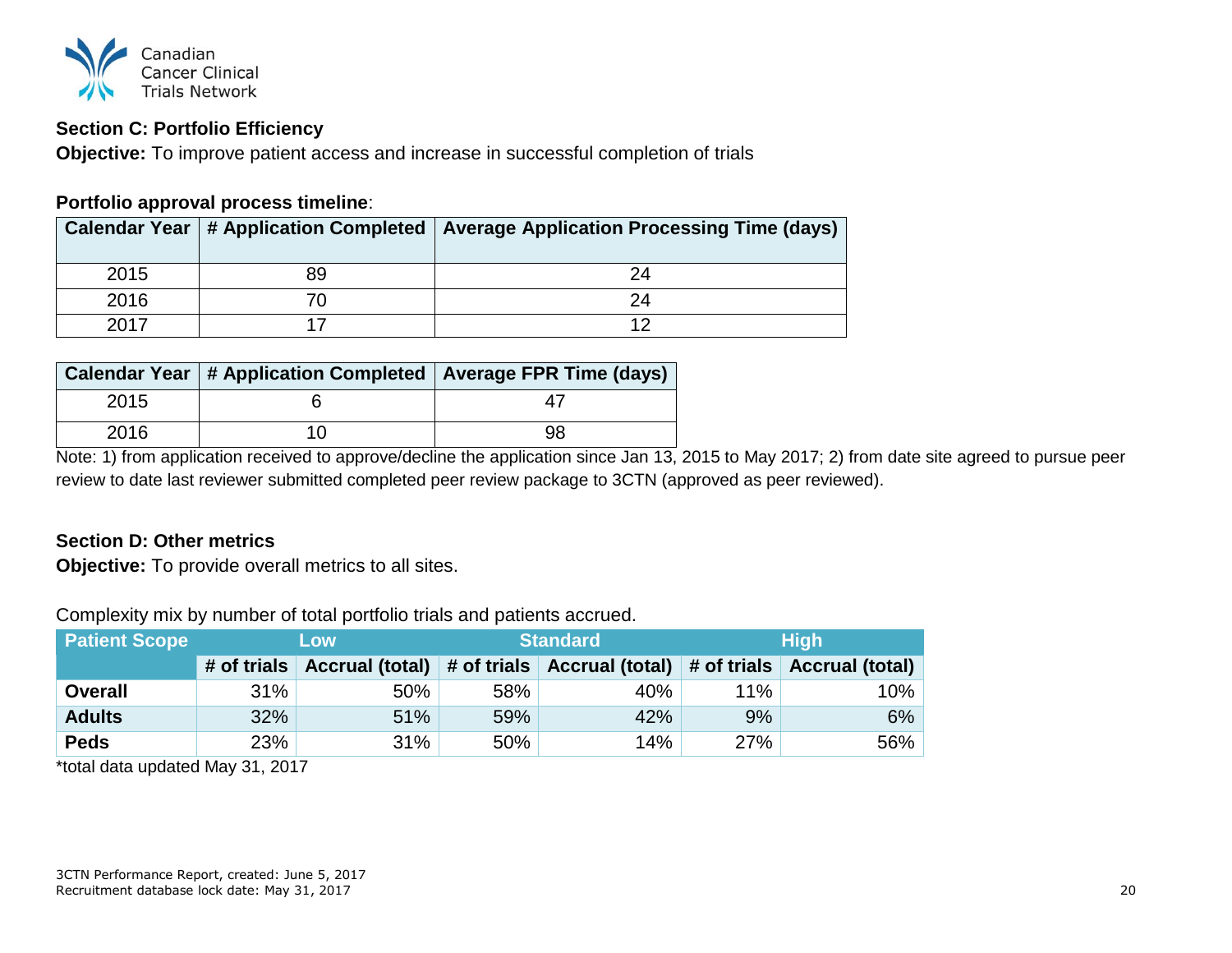![](_page_21_Picture_0.jpeg)

# **Site efficiency – National**

![](_page_21_Figure_2.jpeg)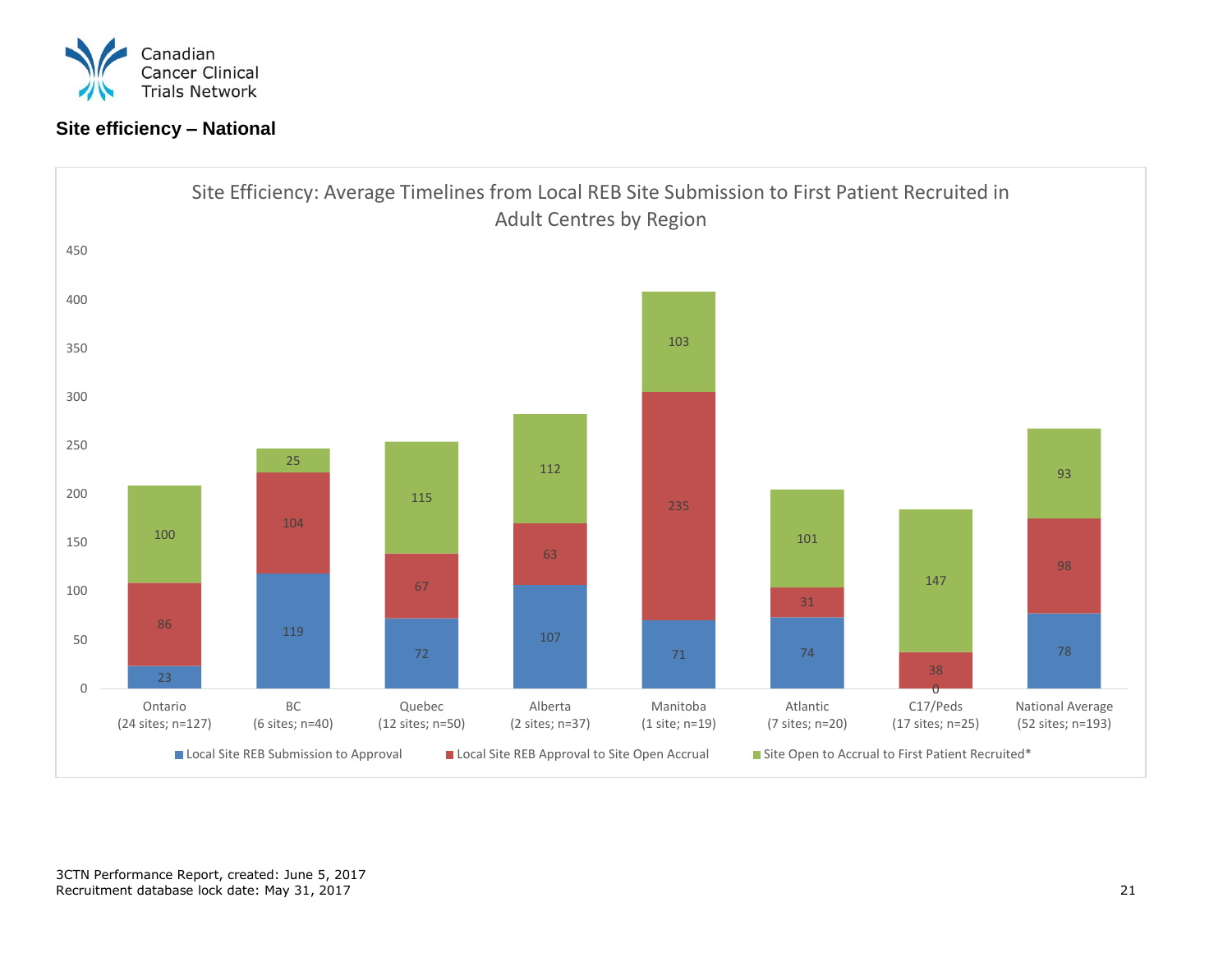![](_page_22_Picture_0.jpeg)

| Region                            |                 | Sites # of portfolio<br>Studies in 2016 accrual (YTD<br>(228 portfolio<br>studies total, 69<br>recruiting sites) | fiscal year 2016<br>total) | <b>Total trials</b><br>lincluded for<br>lthis<br>efficiency<br><b>Icalculation</b> | <b>Activation Timeline</b><br>from NOL/Sponsor<br><b>Approval/Central</b><br><b>Approval to Site Open</b><br>to Accrual * | <b>Local Site REB</b><br><b>Processing Time</b><br>(site submission to   Patient Recruited<br>approval) | <b>Local Site REB</b><br><b>Approval to First</b> | Site Open to<br><b>Accrual to First</b><br><b>Patient</b><br>Recruited** | Recruiting<br><b>Period (from</b><br>open to closed<br>to accrual | Site Accrual vs.<br><b>Site Target</b> |
|-----------------------------------|-----------------|------------------------------------------------------------------------------------------------------------------|----------------------------|------------------------------------------------------------------------------------|---------------------------------------------------------------------------------------------------------------------------|---------------------------------------------------------------------------------------------------------|---------------------------------------------------|--------------------------------------------------------------------------|-------------------------------------------------------------------|----------------------------------------|
| Ontario                           | 24 <sub>1</sub> | 157                                                                                                              | 2145                       | 147l                                                                               | 261                                                                                                                       | 23                                                                                                      | 186                                               | 100                                                                      | 393                                                               | 56%                                    |
| BC*                               |                 | 65                                                                                                               | 292                        | 44                                                                                 | 218                                                                                                                       | 119                                                                                                     | 129                                               | 25                                                                       | 541                                                               | 106%                                   |
| Quebec                            | 10              | 97                                                                                                               | 585                        | 67I                                                                                | 250                                                                                                                       | 72                                                                                                      | 182                                               | 115                                                                      | 316                                                               | 74%                                    |
| Alberta                           |                 | 60                                                                                                               | 260                        | 43 <sub>l</sub>                                                                    | 247                                                                                                                       | 107                                                                                                     | 176                                               | 112                                                                      | 475                                                               | 51%                                    |
| Manitoba                          |                 |                                                                                                                  | 102                        | 22                                                                                 | 450                                                                                                                       | 71                                                                                                      | 338                                               | 103                                                                      | 613                                                               | 44%                                    |
| Atlantic                          |                 | 43                                                                                                               | 110                        | 19                                                                                 | 257                                                                                                                       | 74                                                                                                      | 131                                               | 101                                                                      | 421                                                               | 75%                                    |
| C17/Peds                          | 17              | 44                                                                                                               | 347                        | 26                                                                                 | 225                                                                                                                       | $\overline{\phantom{a}}$                                                                                | 184                                               | 147                                                                      | 362                                                               | 163%                                   |
| National (adult<br>network sites) | 50              | 189                                                                                                              | 4145                       | 147                                                                                | 280                                                                                                                       | 78                                                                                                      | 190                                               | 93                                                                       | 460                                                               | 68%                                    |

## **Definitions and formula:**

| Timeline                                    | <b>Formula</b>                                                                      |
|---------------------------------------------|-------------------------------------------------------------------------------------|
| <b>Activation Timeline from NOL/Sponsor</b> | =site open to accrual - central                                                     |
| Approval/Central Approval to Site Open      | approval or sponsor open to accrual                                                 |
| to Accrual *                                | or NOL (for C17 only)                                                               |
| Local Site REB Processing Time (site        | =local site REB approval date - local                                               |
| submission to approval)                     | site submission date                                                                |
| Local Site REB Approval to First Patient    | =first patient recruited to the site -                                              |
| Recruited                                   | local site REB approval date                                                        |
| Site Open to Accrual to First Patient       | =first patient recruited to the site -                                              |
| Recruited                                   | site open to accrual date                                                           |
| Recruiting Period (from open to closed to   | $=$ site closed to accrual date - site                                              |
| accrual)                                    | open to accrual date                                                                |
| Site Accrual vs. Site Target                | $=$ total accrual when closed/ site<br>accrual set when the site open to<br>accrual |

### **Note:**

- \*Centralized approval dates were used for BC and Ontario, Peds used NOL, other sites used "sponsor approval"
- first patients of peds and Alberta are by month and not exact dates
- under setup trials not included